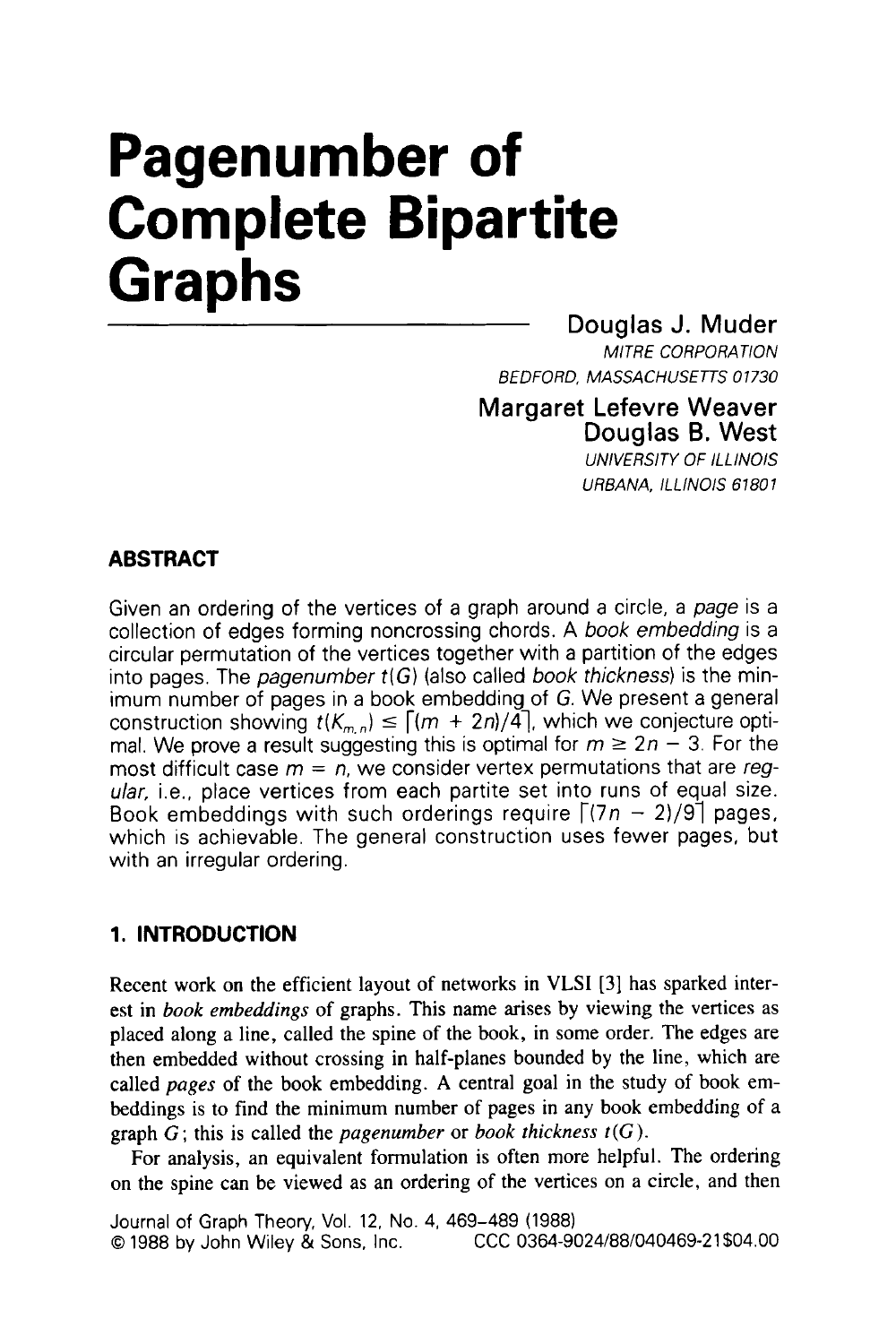the pages are collections of noncrossing chords. The early paper of Bernhart and Kainen [1] characterized the graphs with  $r(G) = 1$  as the outerplanar graphs and those with  $t(G) = 2$  as the subgraphs of planar Hamiltonian graphs. Although graphs with pagenumber 3 may have arbitrarily high genus [I], the maximum pagenumber of planar graphs was a lively subject of investigation (e.g., [2,5]) until Yannakakis [6] determined it to be 4.

Book embeddings have also been studied for special classes of graphs. Games [4] considered several networks important in **VLSI.** Bernhart and Kainen showed  $t(K_n) = \lceil n/2 \rceil$  (the pages are  $\lceil n/2 \rceil$  rotations of a simple path), but  $t(K_{n,n})$  has proved far more elusive. They gave a construction and elementary argument to show  $n/2 \le n - 1$ , for  $n \ge 4$ .  $t(K_{n,n})$  has proved far more elusive. They gave a construction and elementary

In this paper we begin a systematic study of book embeddings of  $K_{m,n}$ . Any circular vertex ordering for  $K_{m,n}$  has some number of runs of vertices from each partite set; an r-bucket ordering is a circular ordering of m **X's** and *n* **Y's** with r runs of each type. Let  $t(m, n) = t(K_{m,n})$ , and let  $t(m, n)$  be the minimum number of pages in a book embedding of  $K_{m,n}$  using an *r*-bucket ordering. An r-bucket ordering is regular if for each partite set the runs all have the same size.

Given a vertex ordering, a set of edges forming a pairwise crossing set of chords are called a *twist* and must go on separate pages. The lower bound of  $[1]$ can be obtained by observing that any vertex ordering of  $K_{n}$ , has a twist of size n/2 (any division of the ordering into halves has at least n/2 **X's** in one half and at least  $n/2$  Y's in the other half). Intuition suggests that lack of large twists permits efficient embeddings. Every vertex ordering has a twist of size  $n/2$ , and only the regular 2-bucket ordering of  $K_{n,n}$  has no larger twist. We show in Section 5 that optimal embeddings for this ordering have  $\lceil (7n - 2)/9 \rceil$  pages. More generally, regular embeddings of  $K_{m,n}$  require at least min{n,  $\lceil (5n + 2m - 2)/9 \rceil$ } pages.

Surprising, intuition fails **to** produce the best result here; the regular 2-bucket ordering does not achieve  $t(m, n)$ . We can embed  $K_{n, n}$  in  $\lceil 3n/4 \rceil$  pages, and more generally in Section 3 provide a 2-bucket embedding of  $K_{m,n}$  in  $[(m + 2n)/4]$ pages. Section 4 contains useful reductions of the 2-bucket problem. Then Section 6 contains a result toward optimality of the construction;  $t_2(2n - 3, n) = n$ . Bernhart and Kainen used the pigeonhole principle to show that  $t(m, n) = n$  for  $m > n(n - 1)$ ; our result suggests that this can be improved to  $t(m, n) = n$ when  $m > 2n - 4$ . The main difficulty in doing so, and indeed in making significant further progress on the computation of  $t(m, n)$ , is to show that optimality is achieved by a 2-bucket ordering.

#### **2. ELEMENTARY RESULTS**

To prove their upper bound of  $t(n, n) \leq n - 1$  for  $n \geq 4$ , Bernhardt and Kainen provided an inductive construction, using a 2-bucket ordering, in which they added 4 to *n* at each step, and thus gave explicit constructions for  $n =$ 4, 5, 6,7 as a basis. Applying the following more general lemma with  $r = 2$ , one need only supply constructions for  $n = 4, 5$  to get the same result.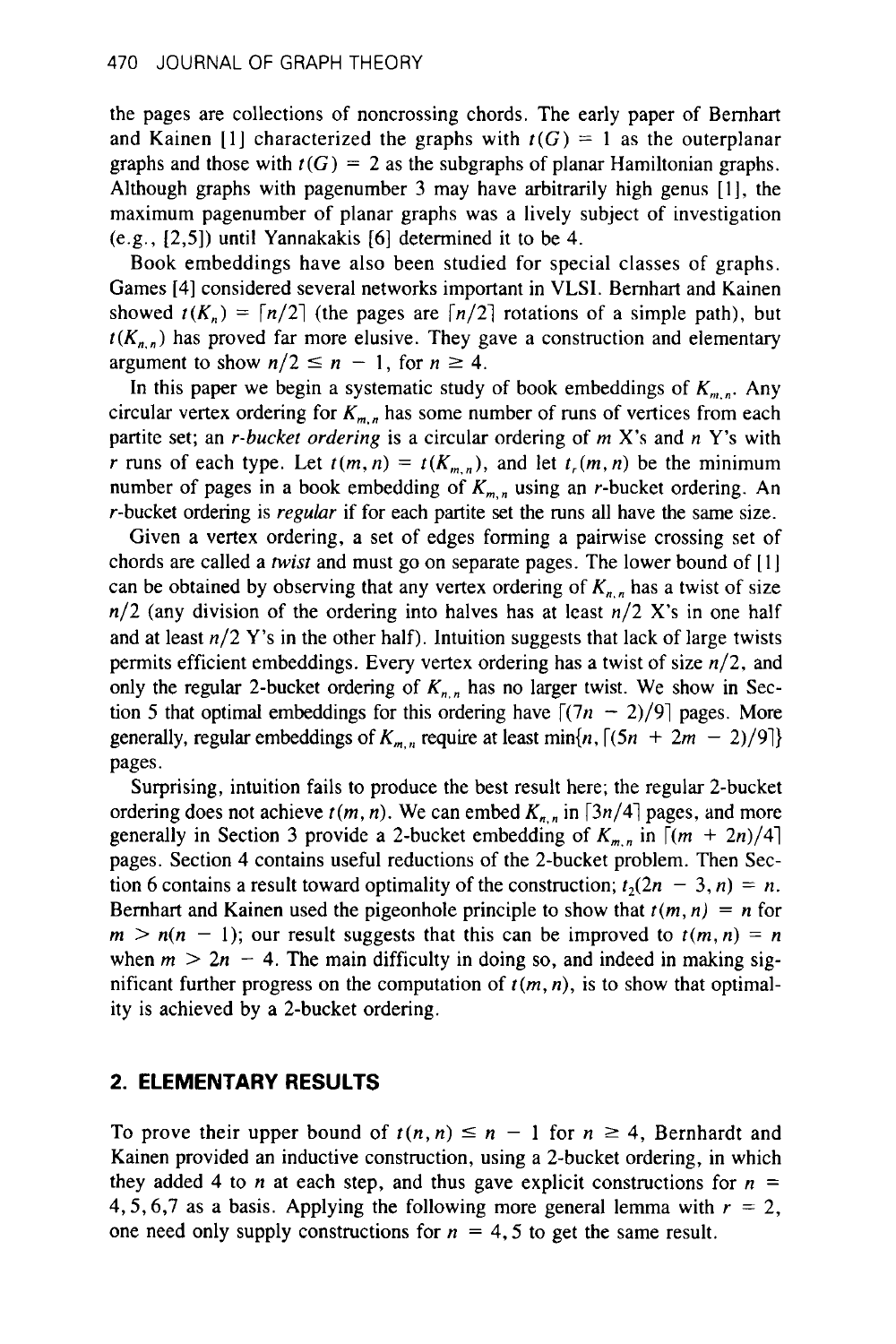**Lemma 1.**  $t_r(m,n) \le t_r(m-r,n-r) + r$ .

*Proof.* Consider an optimal r-bucket embedding of  $K_{m-r,n-r}$ . Extend each bucket of **X's** and each bucket of Y's by adding one vertex at the clockwise end of the ordering. We need only add  $r$  pages that embed all edges involving at least one of these new vertices. Each of these pages contains a complete matching on the 2r new vertices, consisting of "parallel" edges in a configuration that rotates from page to page. In addition, include edges joining each new vertex to each old vertex in the bucket containing its mate. Since there is a new vertex in each bucket, the new pages will contain edges from each new vertex to each old vertex of the other type. Figure 1 illustrates the new pages when  $r = 2$ .

Next we restate the pigeonhole argument for general *m*, *n*.

**Lemma 2.**  $t(kn, n) \ge (k/(k + 1))n$ .

*Proof.* We show every ordering has a twist of the desired size. Partition the vertices into  $k + 1$  groups of *n* consecutive vertices. With  $kn$  Y's and  $n$  X's, one of these groups must have at least  $nk/(k + 1)$  Y's. Since the group size is *n*, there must be at least  $nk/(k + 1)$  X's outside this group. This set of X's yields a twist with the specified set of **Y's. I** 

Finally, another simple counting lemma disposes of regular orderings with more than two buckets. For vertices around a circle, let the *distance* between vertices be the number of spaces between vertices that must be crossed to get from one to the other (at most  $(m + n)/2$  in a set of  $m + n$  vertices), and let the *length* of an edge be the distance between its endpoints.

**Lemma 3.** At most  $|p/k|$  edges of length exactly k can appear on the same page in a book embedding of a graph on *p* vertices. In particular, any regular **Lemma 3.** At most  $\lfloor p/k \rfloor$  edges of length exactly k can appear on the same page in a book embedding of a graph on p vertices. In particular, any regular embedding of  $K_{m,n}$  with  $r > 2$  buckets requires at least n pag



FIGURE 1. Additional pages for inductive construction with  $r = 2$ .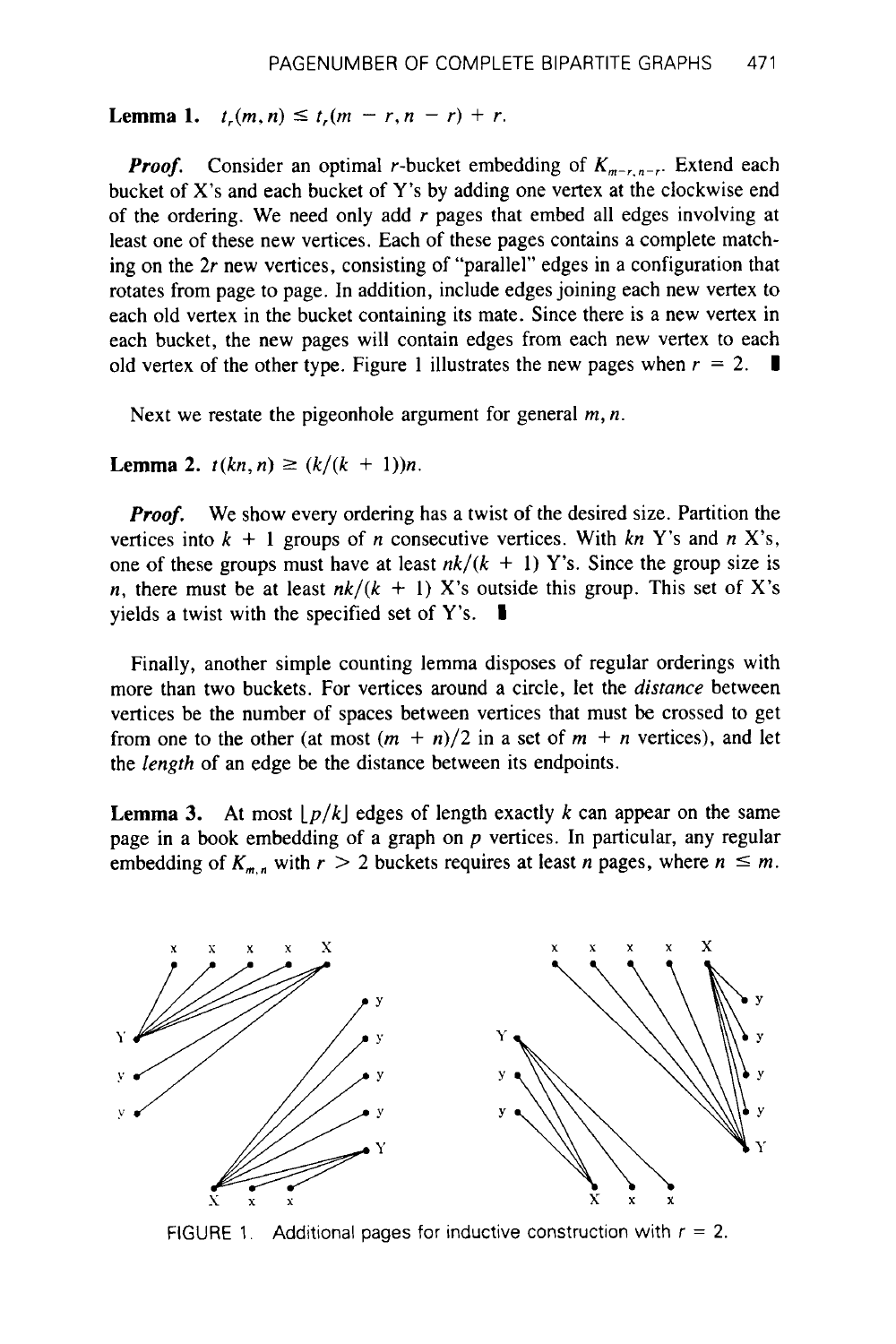*Proof.* Edges of the same length cannot fit "inside" each other on a page, and hence must cut off disjoint arcs of the circumference, possibly meeting at a vertex. The total circumference is  $p$ , so there can be at most  $\lfloor p/k \rfloor$  of these edges.

Now assume  $m \ge n$  and the ordering has *r* buckets. If *r* is odd, pair each bucket of size  $n/r$  with the diametrically opposite bucket of size  $m/r$ , which has vertices of the other type. Choosing a twist of size *n/r* from each such pair yields a twist of size *n* for the overall ordering.

If r is even, each Y vertex has an edge to the vertex at distance  $k = ((m +$  $(n/2) - (n/r)$  in each direction. Since  $m \ge n$ , we have  $k \ge ((m + n)/3) + (2)$  $n(1/3 - 1/r)$ , which exceeds  $(m + n)/3$  when  $r > 3$ . Hence no three of these edges can lie on the same page. Since there are  $2n$  edges of length  $k$ , we re-<br>quire at least *n* pages for these edges.  $\blacksquare$ 

### **3. THE ENCODING AND THE CONSTRUCTION**

There is an encoding that makes book embeddings of complete bipartite graphs somewhat easier to visualize and describe. Label the **X** vertices with indices **1,** . . . , *m* in clockwise order; these indices will correspond to the rows of an  $m \times n$  grid. Label the Y's similarly, corresponding to the columns of the grid. For a complete bipartite graph, location *i,j* of the grid corresponds uniquely to the edge from  $X_i$  to  $Y_i$ . Placing this edge on page  $c$  is equivalent to placing label *c* or *color c* at that location of the grid. The usage of a single color in the grid must satisfy restrictions equivalent to forbidding crossings on a page.

For convenience, we assume that  $X_1$  and  $Y_1$  begin runs (buckets), and that X, begins the run clockwise following **Y,.** This partitions the grid into subgrids such that the  $i$ , jth subgrid corresponds to the edges from the *i*th run of X's to the *j*th run of Y's. The numbering is illustrated in Figure 2, along with two feasible pages for the 2-bucket case. In the 2-bucket case, we call the subgrids *quadrants, and we label the runs as*  $Y_1, \ldots, Y_a, X_1, \ldots, X_n, Y_{a+1}, \ldots, Y_m$ , and  $X_{n+1}, \ldots, X_n$ . Now we translate the noncrossing condition into the grid encoding. First consider the 2-bucket case; here it is easy to visualize what constitutes a legal page. Each quadrant corresponds to a pair of neighboring runs in the ordering. Edge pairs with endpoints in all four runs belong to diagonally opposite subgrids and never conflict, so we need only consider positions within the same quadrant or neighboring quadrants. Each quadrant has a "free" position corresponding to **an** edge of length 1; it crosses no other and can be added to any page. These positions are marked in Figure 2. Edges encoded in two neighboring quadrants all have endpoints in a single run; suppose this run is in **X**. If  $(x, y)$  and  $(x', y')$  are two such edges on a page and we move clockwise within in the run to reach  $x'$  from  $x$ , then we must move counterclockwise (or stay fixed) outside the run to reach  $y'$  from y. In terms of the encoding, this means that in two neighboring quadrants a single color must occupy a subset of a lattice path between the two free comers. The grid is actually a discrete torus; for the pairs of quadrants involving the upper right quadrant, the lattice path wraps around in columns or rows.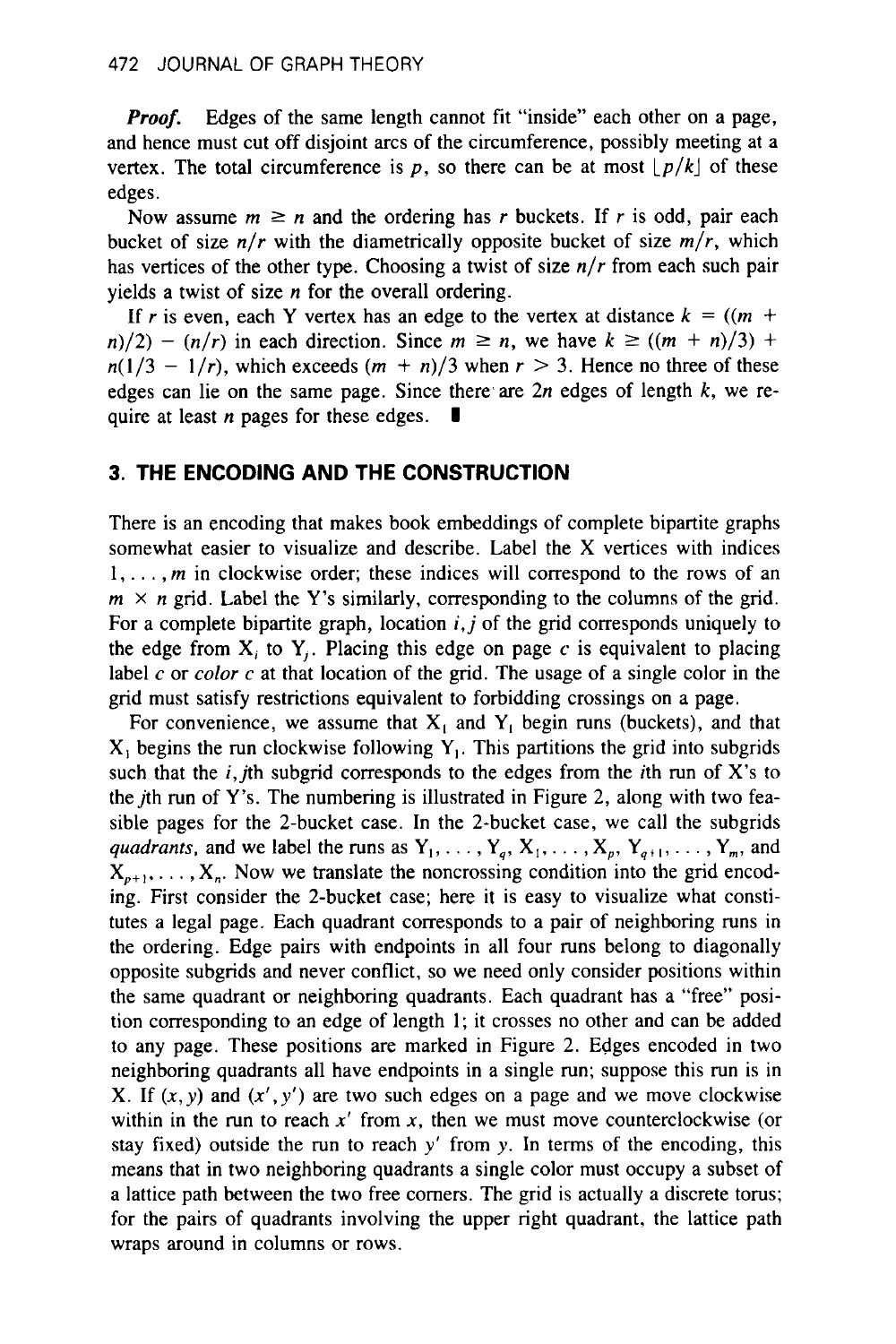

FIGURE 2. Encoding of the edges in 2- or 3-bucket embeddings.

For more buckets, the condition generalizes naturally. Again suppose two edges have endpoints in four distinct runs. For the corresponding subgrids, either all pairs of positions conflict or all pairs **are** compatible. For example, in the 3-bucket case any pair of edges between disjoint pairs of diametrically opposite runs cross, but any pair of edges between disjoint pairs of consecutive runs are always compatible. This describes the situation when the subgrids containing two positions are not in the same row of subgrids **or** the same column of subgrids. When they are in the same row [column], the edges have endpoints in the same run S, and the order of the endpoints yields a lattice path condition in the same manner as before. In each row [column] of subgrids, there are two subgrids with a free position, corresponding to the edges between S and the two neighboring runs from the other partite set. The free positions correspond to consecutive vertices in the other partite set and therefore appear in cyclically consecutive columns [rows]. The edges of a single page that are incident to  $S$  correspond to a subset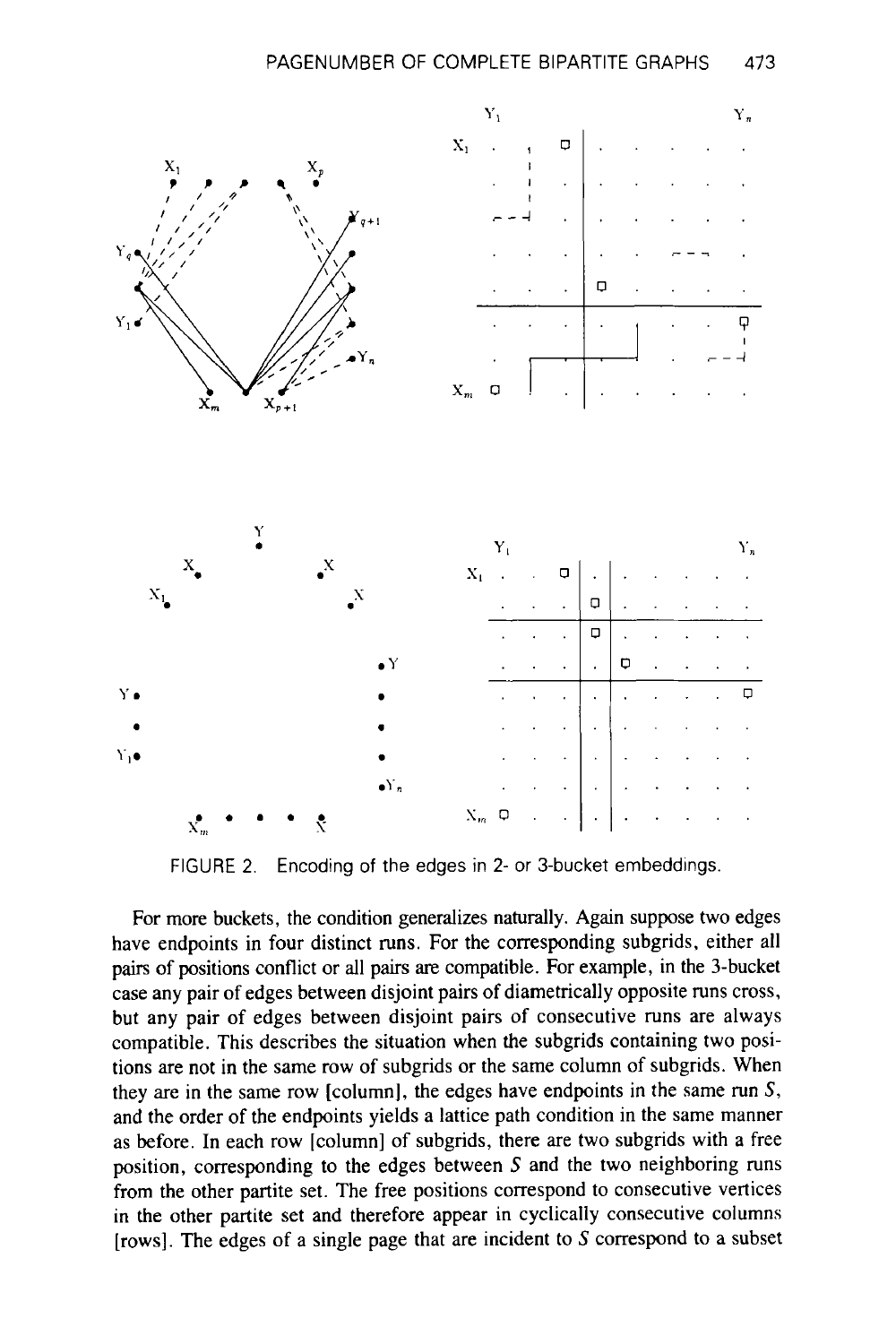of a lattice path between these two free positions. The path wraps around in columns [rows] to avoid stepping directly between the consecutive columns [rows] containing the free positions.

These lattice paths can be described technically in terms of the positions  $(i, j)$ , but we prefer to avoid that so as to make more geometric arguments. Having specified the noncrossing conditions for the grid coloring, we henceforth often avoid verbiage by using the word *edge* to describe either an edge of  $K_{m,n}$  or the corresponding grid position, and we can refer to a legal k-coloring of the grid as a k-page book embedding. **In** the remainder of the paper, we discuss only 2-bucket vertex orderings. It is convenient, therefore, to refer to a kpage book embedding using a 2-bucket ordering as a k-page 2-embedding, and a k-page book embedding using a regular 2-bucket ordering as a regular k-page 2-embedding. A *k*-page 2-embedding of a subgraph of  $K_{m,n}$  is a partial *k*-page 2-embedding.

Using the encoding, we can give a simple description of an efficient 2 embedding for general  $K_{m,n}$ .

#### **Theorem 1.**  $t(K_{m,n}) \le t_2(m,n) \le \min\{[(m+2n)/4], n\}$ , where  $m \ge n$ .

*Proof.* Since we can always use a separate page for each vertex of Y, we need only exhibit a  $\lceil (m + 2n)/4 \rceil$ -page 2-embedding when  $n \le m \le 2n$ . Note that  $\lceil (m + 2n)/4 \rceil = \lceil (m + 1 + 2n)/4 \rceil$  if *m* is odd. Hence we can obtain the desired embedding when *m* is odd by deleting a vertex from the embedding for  $K_{m+1,n}$ , and we may assume henceforth that *m* is even. Similarly, when *m* is even we have  $\lceil (m + 2n)/4 \rceil = \lceil (m + 2(n + 1))/4 \rceil$  if *n* has opposite parity from m/2. Hence we may also assume *n* has the same parity as m/2, obtaining the desired embedding by deleting a vertex from the embedding for  $K_{m,n+1}$  if not.

We give an explicit 2-embedding. Let  $q = (2n - m)/4$ . Split X evenly into runs of length  $m/2$ . Split Y into runs of length *q* and  $n - q$ . Since  $q \le n/4$ , this produces two large lower quadrants and two small upper quadrants, as indicated in Figure 3 for  $m, n = 10, 9$ , where for aesthetic reasons we have drawn the encoding with the roles of **X** and Y interchanged. We therefore index rows by  $i$  and columns by  $i$  in describing this construction.

The edges of a page in a quadrant appear as a path in Figure 3. We use three types of pages (colors). Type **1** colors (solid paths) appear in the two lower quadrants. Type 2 colors (dashed paths) appear in the upper right and lower left quadrants. Type 3 colors (dotted paths) appear in the upper left and lower right quadrants. We use *q* colors of the two latter types and  $m/2 - q$  colors of the first type. The total number of colors is  $m/2 + q = (m + 2n)/4$ .

For  $j = 1, \ldots, q$ , the positions occupied by the *j*th Type 3 color in the upper left are  $\{(j, 1), \ldots, (j, m/2)\}$ , and those of the *j*th Type 2 color in the upper right are  $\{(j, m/2 + 1), \ldots, (j, m)\}\)$ . In the lower left quadrant, the *j*th Type 2 color occupies  $\{(n,j), \ldots, (q+j,j), \ldots, (q+j,m/2)\}$ . These two "segments" in the grid correspond to edges in  $K_{m,n}$  incident to  $X_j$  or  $Y_{q+j}$ . Reset we "segments"<br>in the grid correspond to edges in  $K_{m,n}$  incident to  $X_j$  or  $Y_{q+j}$ . Next, for  $1 \leq$ <br> $i \leq m/2 = a$  the edges of the *i*th Type are  $\{(f, m/2 + 1), \ldots, (f, m)\}$ . In the lower left quadrant, the full 1ype 2 color<br>occupies  $\{(n, j), \ldots, (q + j, j), \ldots, (q + j, m/2)\}$ . These two "segments"<br>in the grid correspond to edges in  $K_{m,n}$  incident to  $X_j$  or  $Y_{q+j}$ . Next,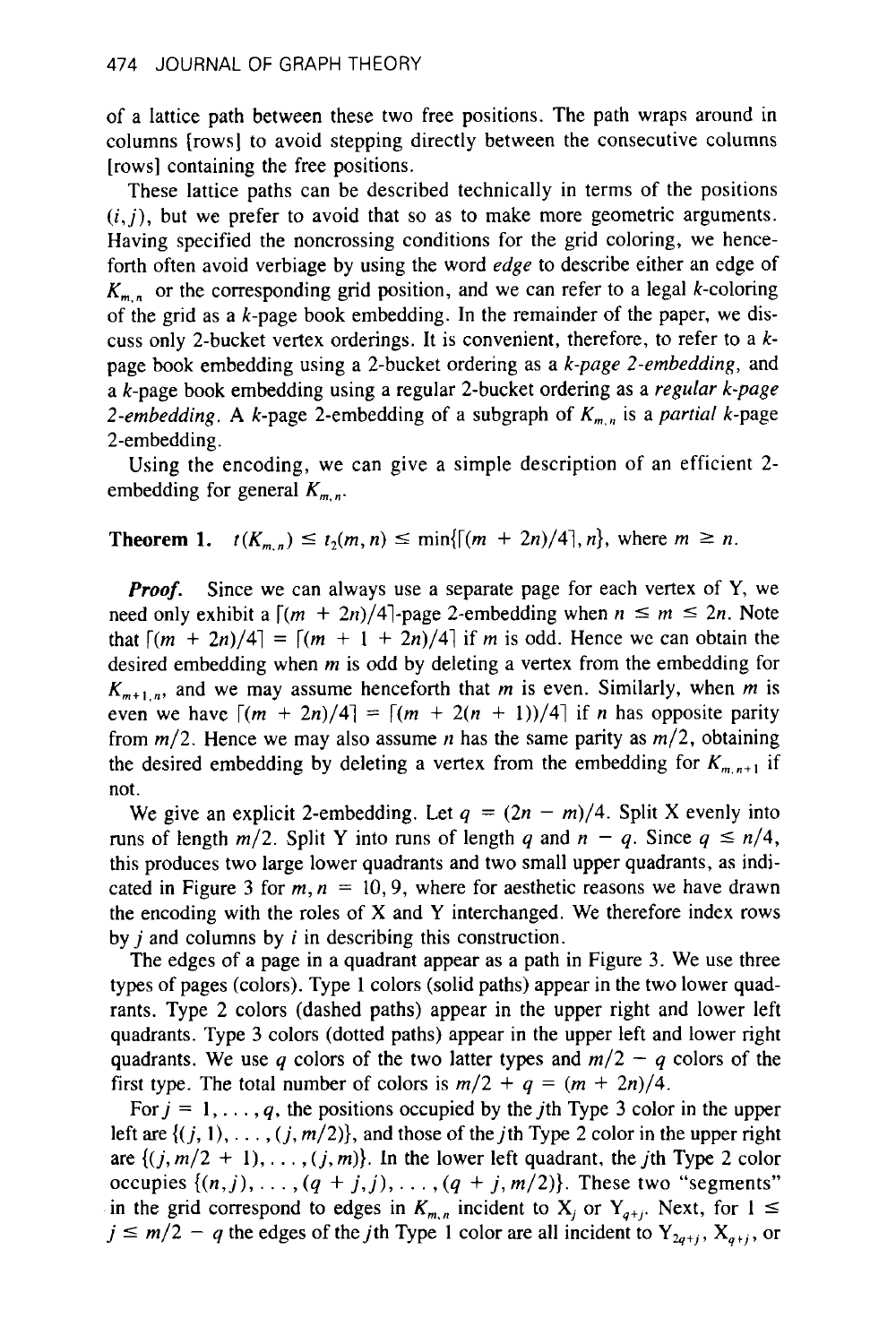

 $X_{m/2+j}$ , and they occupy grid positions  $\{(n, q + j), \ldots, (2q + j, q + j)\}$  $j$ ,...,  $(2q + j, m/2 + j)$ ,...,  $(q + 1, m/2 + j)$ }. Finally, the *j*th Type 3 color occupies grid positions  $\{(m/2 + q + j, m/2 + 1), \ldots, (m/2 + q + j,$  $m - q + j$ , ...,  $(q + 1, m - q + j)$ , all incident to  $Y_{m/2+q+j}$  or  $X_{m-q+j}$ .

By construction, the pages comprise disjoint sets of noncrossing edges. The horizontal portions of the colors in the lower quadrants march successively from row  $q + 1$  to row  $m/2 + 2q$ . Since  $m/2 + 2q = n$ , all edges are colored, which completes the proof.  $\blacksquare$ ored, which completes the proof.<br>In particular,  $t(K_{n,n}) \leq \lceil 3n/4 \rceil$ .

#### **4. REDUCTIONS FOR THE 2-BUCKET PROBLEM**

In defining the encoding, we noted that each quadrant has a free position corresponding to an edge of length **1,** which we henceforth call HOME. Given any book embedding of the rest of  $K_{m,n}$ , HOME can be added to any page. We want to identify other positions we may ignore in considering colorings.

For the remainder of the paper, we return to the convention **of** rows indexed  $1 \leq i \leq m$ , columns indexed  $1 \leq j \leq n$ , and vertex ordering  $Y_1, \ldots, Y_a$ ,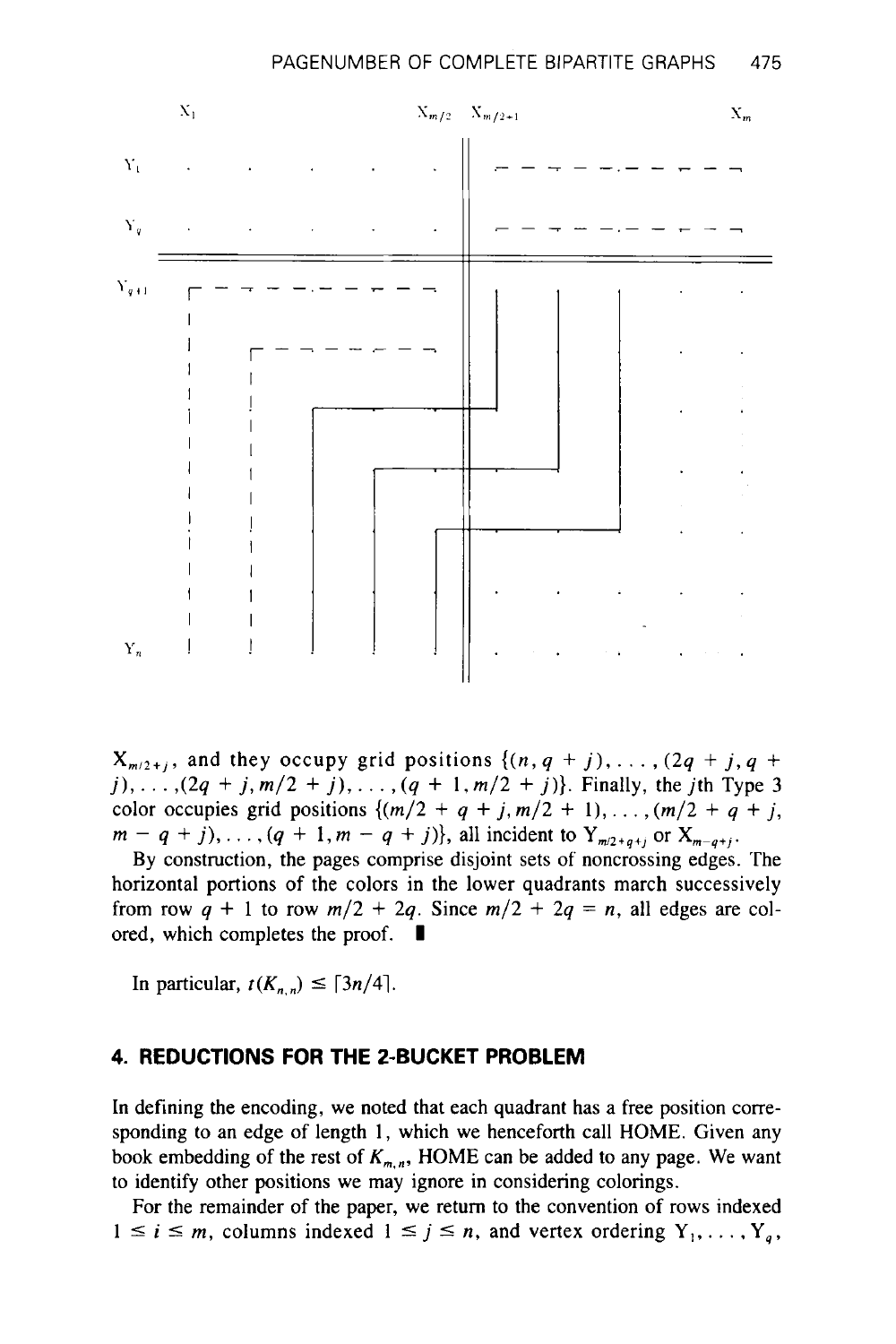$X_1, \ldots, X_p, Y_{q+1}, \ldots, Y_n, X_{p+1}, \ldots, X_m$ , as in Figure 2. Think of the X's as being on the top and bottom of the ordering and the Y's on the left and right of the ordering, so the top quadrants have *p* rows and the left quadrants have **y**  columns. When  $m = n$ , we assume  $p \le q \le n/2$ .

Let the edge farthest from HOME in a quadrant be called AWAY. The *distance* between two edges  $(i, j)$ ,  $(i, j')$  in a quadrant is  $|i - i| + |j - j'|$ . The distance of an edge from HOME is one less than its length. The edges of a given length in a quadrant form a *diagonal;* they have the same distance from HOME and have a constant value of  $|i - j|$ . Edges getting the same color belong to a lattice path from HOME to AWAY that increases length by one at each step. Note that the edges of a diagonal form a twist and must get different colors; in fact, any set of positions from two adjacent quadrants that have no pair on any lattice path between the free positions forms a twist.

A diagonal whose size is the number of rows or columns of the quadrant is call a *full diagonal.* The full diagonal farthest from HOME is the *major diagonal;* it always contains a comer of the quadrant. Let *M* be the length of edges in the major diagonal; let *L* be the length of AWAY. The edges of length  $M + j$  in the quadrant form the *jth superdiagonal,* denoted *0,.* The triangular set of grid positions consisting of the major diagonal and all superdiagonals is called the *essential triangle.* This name suggests that if the long edges are properly colored then the rest comes for free, which is justified by Lemma 5. Lemmas 5 and *6* say that we need only find a partial k-page 2-embedding for a particular subgraph of  $K_{m,n}$  to have a k-page 2-embedding of  $K_{m,n}$ . Lemma 7 allows us to make further assumptions about what that embedding looks like. The extensions and recolorings needed to prove these lemmas rest on the following simple remark.

**Lemma 4.** Consider an edge  $e = xy$  in quadrant *Q* in a 2-bucket ordering of  $K_{m,n}$ . Let *S* denote the set of edges in *Q* that are shorter than *e* and do not cross *e.* Let *T* denote all other edges that do not cross *e.* Then no edge of *S* crosses any edge of *T.* 

*Proof.* This statement is a simpler instance of the reasoning used in Section **3** to describe legal usage of a color in terms of lattice paths. From the vertex ordering, define two segments,  $A, B$  of vertices, each with endpoints  $x, y$ . No edge of *S* crosses any edge of *T* because all endpoints of edges of *S* lie in one of **A,** *B,* and all endpoints of edges of *T* lie in the other. **I** 

Note that  $S \cup \{e\}$  and  $T \cup \{e\}$  are rectangles in the discrete torus. *S* is the rectangle whose opposite comers are *e* and HOME of *Q. T* is the rectangle whose opposite comers are *e* of *Q* and AWAY of the quadrant diagonally opposite Q.  $K_{m,n}$  –  $S - T - \{e\}$  are the edges crossed by *e*. Typically, usage of this lemma is to extend partial embeddings. If a legal page contains *e* and no edge of S, then we can add an edge of S.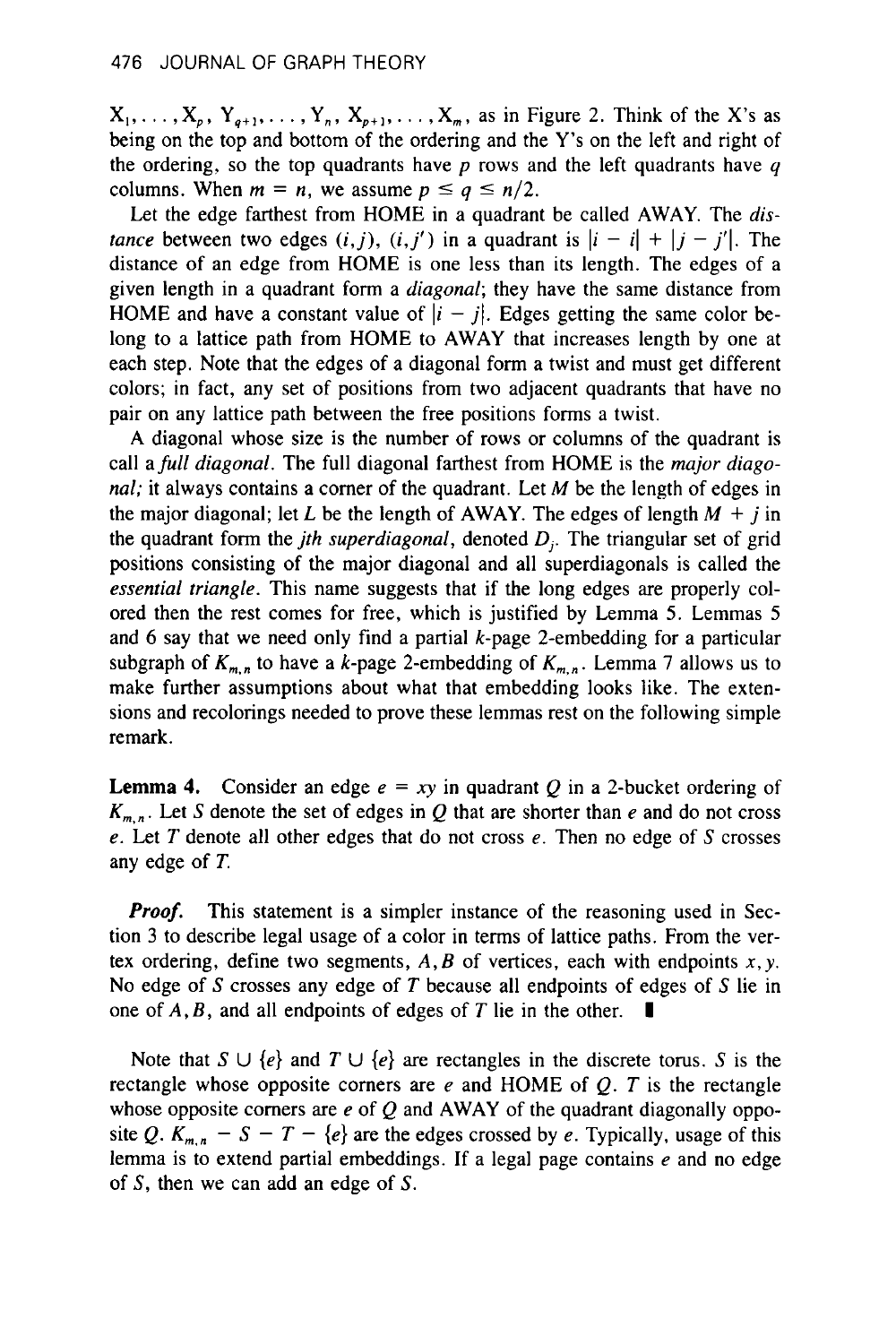**Lemma 5.** Any partial k-page 2-embedding including the essential triangles extends to a  $k$ -page 2-embedding of  $K_{m,n}$ .

*Proof.* The edges on the major diagonal of a quadrant have distinct colors; let  $C$  be the ordered list of these colors. Complete the coloring of the quadrant by using C in order on each successive diagonal closer to HOME. When the diagonals begin to get shorter, at each step delete a color from one end of C. By Lemma **4,** the choices on each successive diagonal yield no crossings. **I** 

We call the edges of the essential triangles the *essential edges*. For some vertex orderings, we can ignore additional positions. Consider two adjacent quadrants *A,B.* If the dimensions are suitable, a color close to HOME in *A* is forbidden from the essential triangle in *B* (and hence all *B,* by Lemma *5),*  which allows us to use it more freely in A. The application of this lemma to a 2-bucket ordering of  $K_{n,n}$ , where we may assume  $p \le q \le n/2$ , appears in Figure **4.** The dots in Figure **4** designate the only positions that need to be colored.

**Lemma 6.** Given a 2-bucket ordering, let *A, B* be two adjacent quadrants, together comprising c columns [rows]. Suppose *A, B* have a, *b* rows [columns], and suppose  $a < c$ . Let  $s = a - \max\{0, c - b\}$ . Then any partial k-page 2embedding whose edges in *B* include  $D_0 \cup \cdots \cup D_s$  extends to a partial *k*page 2-embedding including all of *B.* 

*Proof.* We may assume that *A* and *B* are vertically adjacent and comprise *c*  columns. Any position in  $D<sub>s</sub>$  is at least a columns from HOME in *B*, but all points of the essential triangle in **A** are less than *a* columns from AWAY in *A.*  Hence no color in  $C = D$ , appears in the essential triangle of *A*. This means that the color  $\alpha$  in row *i* of *C* can be used on row *i* of *D<sub>i</sub>* in *B* without penalty



FIGURE 4. Result of Lemma 6 for a 2-bucket ordering of  $K_{8,8}$ .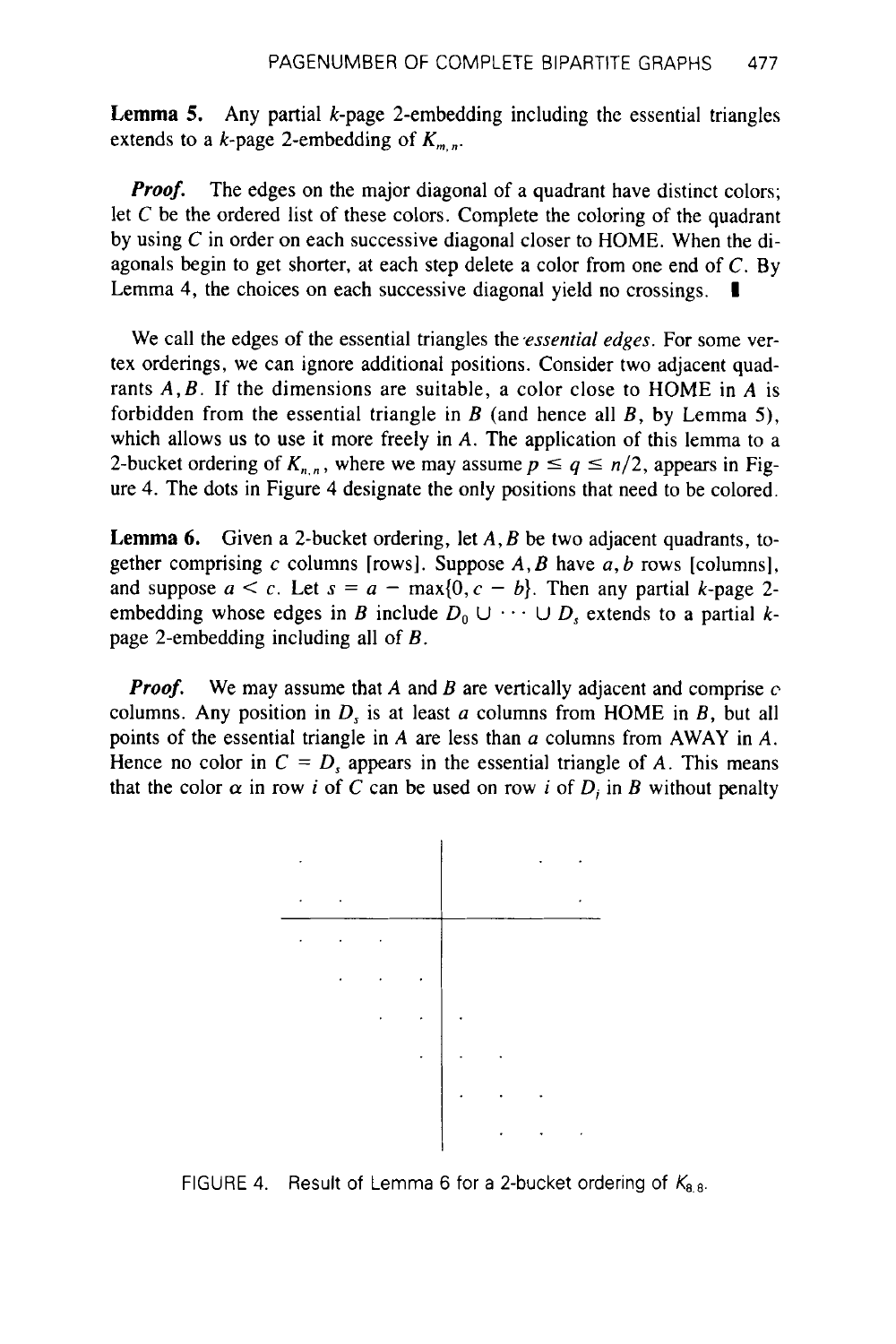for all  $j > s$ . These positions exert no constraint on usage of  $\alpha$  in the quadrant horizontally adjacent to *B* that is not already exerted by the presence of  $\alpha$  in C. This extension of the colors on C completes the coloring of the essential tri-<br>angle in *B*, and we apply Lemma 5.  $\blacksquare$ 

For a 2-embedding of  $K_{m,n}$ , Lemma 6 reduces us to coloring a continuous band of positions on the discrete torus, with  $p + 1$  positions in every row and column. For general  $K_{m,n}$ , Lemma 6 can be very effective; if  $a + b \leq c$ , then we need only color the major diagonals in *A* and *B.* For regular 2-embeddings of  $K_{m,n}$  with  $m < 2n$  ( $m \ge 2n$  yields a twist of size n), we get two bands with  $n + 1 - (m/2)$  positions in each row.

We could consider only partial  $k$ -page 2-embeddings of the edges remaining after applying Lemma **6,** but it will be convenient to retain the full essential triangles, which explains why we called these the essential edges of  $K_{m,n}$ . Next, we further restrict partial k-page 2-embeddings of the essential edges to a canonical form. **In** any **book** embedding, define the longest edge of a quadrant on a given page to be the leading edge of that page in that quadrant. **A** staircase *embedding* of  $K_{m,n}$  is a 2-embedding in which each quadrant has exactly one leading edge of each length *M,* . . . *,L,* which are the lengths of edges in the essential triangle. Note that in a staircase embedding, since there is only one leading edge of each length, a page whose leading edge has length *M* + *j* must also have edges of length  $M$ , ...,  $M + j - 1$ .

**Lemma 7.** If the essential edges of  $K_{m,n}$  have a partial k-page 2-embedding, then  $K_{m,n}$  has a k-page staircase embedding.

*Proof.* Select a quadrant Q. We recolor to obtain the desired embedding iteratively, in decreasing order of length. The edges of  $D_{r-M}$  have length r. For the single edge of length *L* there is nothing to prove; it is the leading edge of that page. Now assume  $L > r > M$  and the edges of length exceeding r in Q are embedded in pages  $c_1, \ldots, c_{L-r}$  with one leading edge of each length. Since  $D_{r-M}$  has  $L - r + 1$  edges, there is some color  $c_{L-r+1}$  on  $D_{r-M}$  that does not appear among  $c_1, \ldots, c_{L-r}$  and thus is the leading edge of its page in Q. We need only show that the other edges of  $D_{r-M}$  can be given colors  $c_1, \ldots, c_{L-r}$ . In fact, there is a unique way to do this; the order of  $c_1, \ldots, c_r$  on  $D_{L-M-r}$  must be the same as their order on  $D_{L-M-r+1}$ , as indicated in Figure 5 for the two possible orientations of the essential triangle. By Lemma **4,** this introduces no crossings, except possibly with the edges yet to be recolored. Since only edges of colors not yet used will be unchanged on later diagonals, any such crossing will be corrected.  $\blacksquare$ 

## **5. REGULAR 2-BUCKET EMBEDDINGS**

Additional arguments depend on knowing the sizes of the runs, so in this section we consider only regular 2-embeddings of  $K_{m,n}$ . Lemma 7 allows us to assume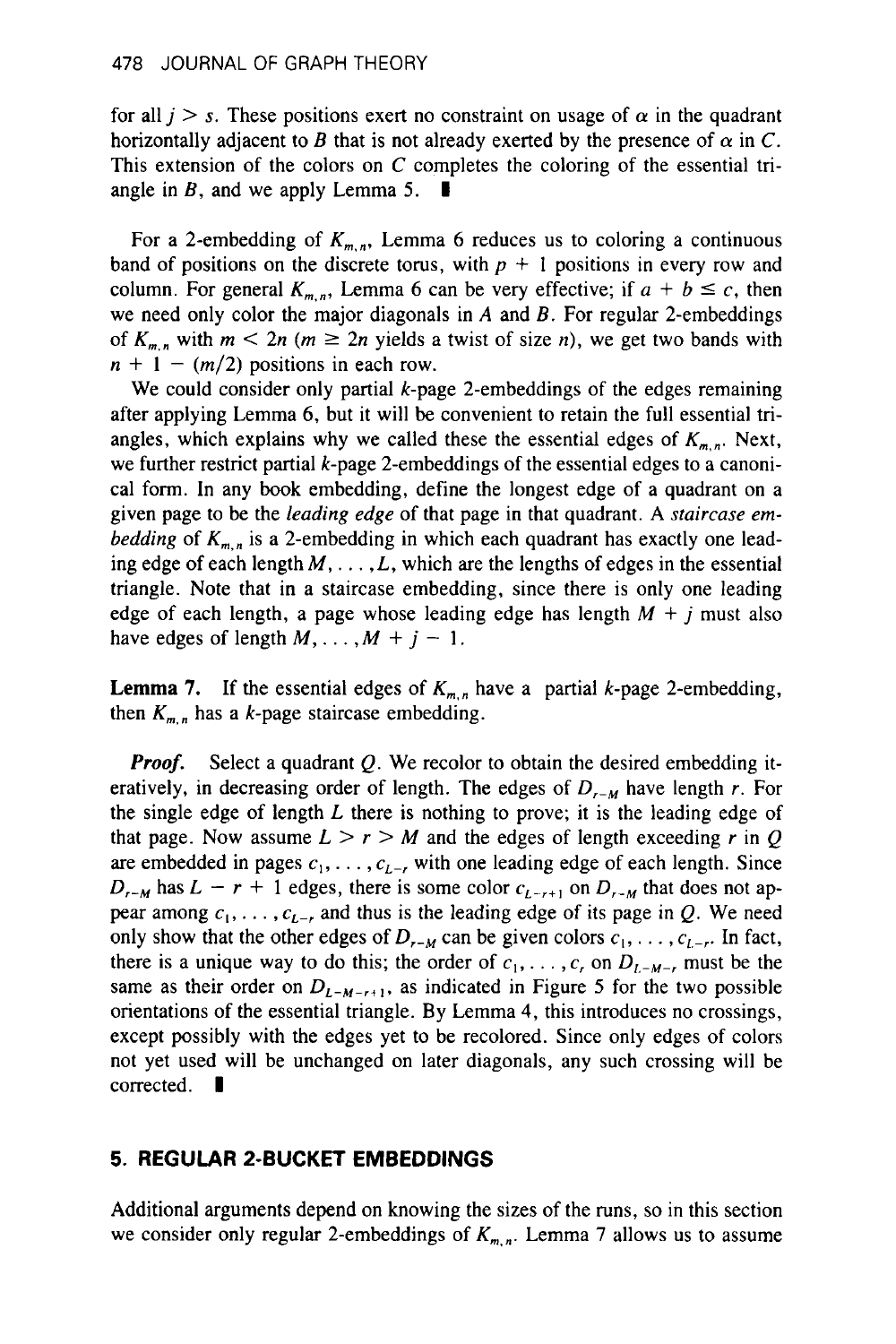

FIGURE 5. Extension of staircase embeddings.

the optimal embedding is a staircase embedding. Since a staircase embedding is completely determined by the choice of leading edges for each page, it is natural to consider what sets of lengths are allowable for the leading edges. In each quadrant of a regular embedding, the length of edges on the major diagonals is  $M = m/2$ , and the length of AWAY is  $(m + n)/2 - 1$ . The *length* of a page is the sum of the lengths of its leading edges. The bound on the length of a page depends on the number of quadrants it appears in.

**Lemma 8.** In a regular staircase embedding of  $K_{m,n}$ , a page with edges in 4, 3, 2, 1 quadrants has length at most  $m + n$ ,  $m + n - 1$ ,  $m + n - 2$ , or  $(m + n - 2)/2$ , respectively, yielding at most 4,  $n - m/2 + 2$ , *n*, or  $n/2$ essential edges. A page with edges in two adjacent quadrants has length at most  $m + n/2 - 1$ , with at most  $n/2 + 1$  essential edges. If  $m \neq n$ , no page appears in four quadrants. Finally, the  $j$  longest pages using two opposite quadpears in four quadrants. Finally, the *j* longest pages using two opposite quad-<br>rants have total length at most  $(m + n)j - \frac{1}{2}(j^2 + 2j + \epsilon(j))$  and yield at rants have total length at most  $(m + n)j - \frac{1}{2}(j^2 + 2j + \epsilon(j))$  and yield at most  $(n + 2)j - \frac{1}{2}(j^2 + 2j + \epsilon(j))$  essential edges, where  $\epsilon = 0, 1$  as j is even or odd.

*Proof.* Consider the circular vertex ordering, and think geometrically. The leading edges of a page must enclose disjoint portions of the ordering. If each of the leading edges starts at the same vertex where the previous one ends, the total length of  $m + n$  can be attained. However, this is only possible with edges from all four quadrants. With three, no edge encloses the free edge corresponding to HOME of the unused quadrant. With two quadrants, two such spots are missing, and if the two quadrants are adjacent, then in addition one entire run of the ordering must be subtracted from the length. For one quadrant, the bound is the length of AWAY. To count the essential edges obtained, we must subtract  $s(m/2 - 1)$  from the length of a page in *s* quadrants, because the essential edges begin with the major diagonal, whose edges have length *m/2.* A s-quadrant page thus has length at least *sm/2,* which forbids 4-quadrant pages when  $m > n$  and 3-quadrant pages when  $m \ge 2n$ .

We must be careful about the length of pages in two opposite quadrants. Length  $m + n - 2$  requires two edges of length  $(m + n - 2)/2$ , but there are only four such edges, so there are at most two such pages. In general, each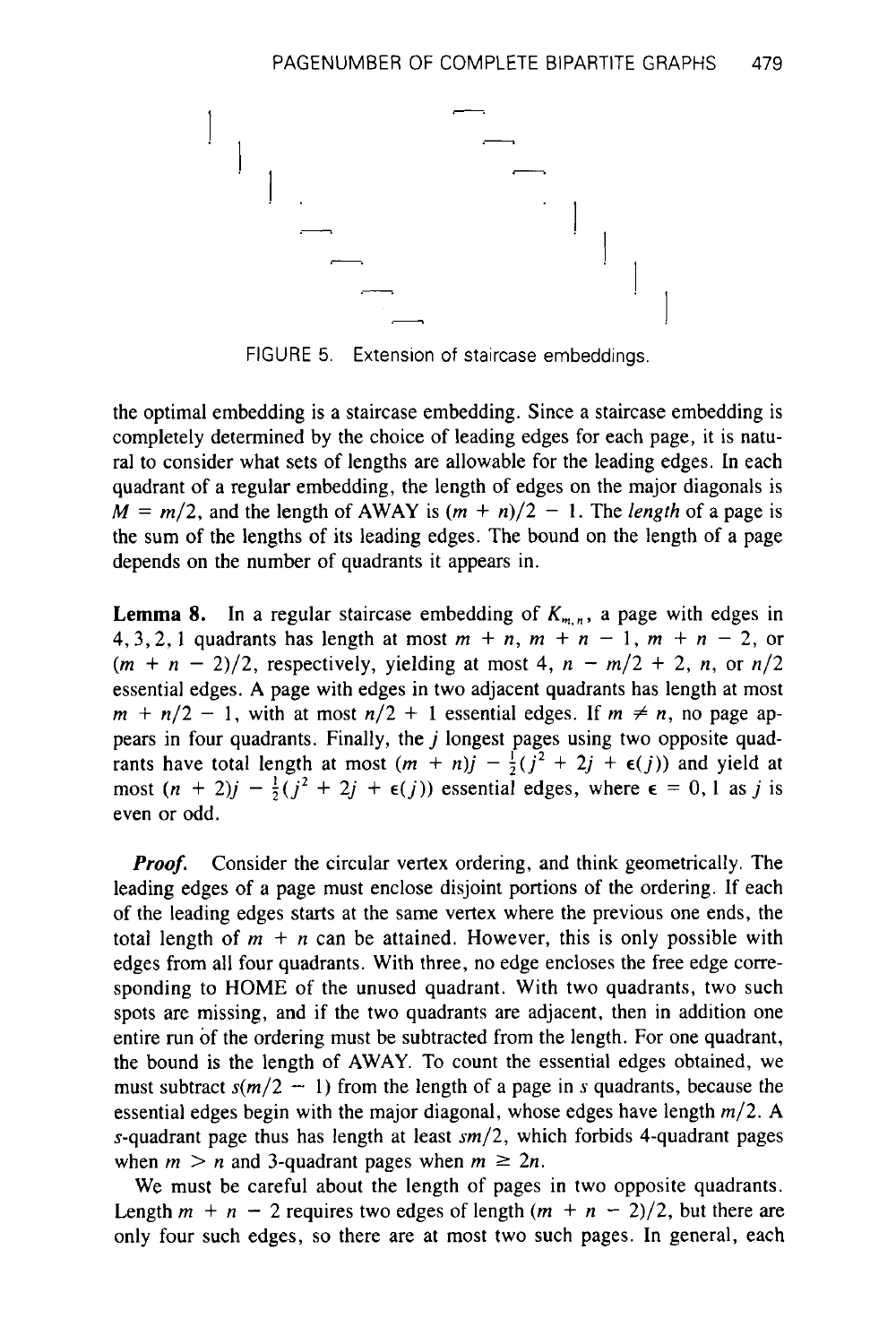quadrant has exactly one leading edge of each length  $m/2$ ,...,  $(m + n - 2)/2$ . A page in two opposite quadrants has length  $(m + n)/2 - 5 + (m + n)/2$ -t, where its leading edges are the  $s$ th and  $r$ th longest leading edges in those quadrants. The total "loss" will be least if the leading edges of these  $j$  pages are the  $[j/2]$  longest in one pair of quadrants and the  $[j/2]$  longest in the other pair.  $|j/2|$  longest in one pair of quadrants and the  $|j/2|$  longest in the other pair.<br>The resulting count of  $(m + n)j - 2\binom{[j/2]+1}{2} - 2\binom{[j/2]+1}{2}$  simplifies to the for-The resulting count of  $(m \text{ mula claimed above})$ 

In the four essential triangles there are  $n(n + 2)/2$  positions, of which  $2n$ positions are on major diagonals. The limits on what a page can contribute to these two counts give us a lower bound on the number of pages needed.

**Theorem 2.** A regular embedding of  $K_{m,n}$  requires at least min{n,  $\lceil (5n + 1) \rceil$  $2m - 2)/9$ ] pages.

*Proof.* Consider a k-page 2-embedding; we may assume it is a staircase embedding. Let *a,* be the number of pages appearing in *i* quadrants. We want to minimize  $k = \sum a_i$  subject to two conditions. The requirement from diagonal edges is  $\sum i a_i = 2n$ , and we need a quadratic inequality  $f(a_1, a_2, a_3, a_4) \geq$  $n(n + 2)/2$  enforcing the requirement that all essential positions be covered. The function f simply adds up the limits obtained in Lemma **8** for the usage of pages among the essential edges. This is a purely numerical argument and ignores whether the configuration **is** realizable, but the resulting value of *k* is a lower bound on the number of pages in a regular embedding of  $K_{m,n}$ .

There are two simplifications we can make in  $f$ . First, we may assume  $a_4 = 0$ . Lemma 8 already guarantees this if  $m \neq n$ . Consider  $K_{n,n}$ . Except for pages in two opposite quadrants, we get at most  $n/2 + 2$  essential edges per page, which requires  $n(n + 2)/(n + 4) \ge n - 2$  pages if  $a_2 = 0$ . Hence we may assume  $a_2 > 0$ . Choose the smallest value of  $a_4$  in an  $\bar{a}$  minimizing k. If  $a_4 > 0$ , we can add  $-1$ ,  $+2$ ,  $-1$  to  $a_2$ ,  $a_3$ ,  $a_4$  to preserve the diagonal requirement and increase f by at least  $-n + n + 4 - 4 = 0$ , because any page counted by  $a_2$  contributes at most *n* essential positions. The resulting  $\bar{a}$  is also a solution.

Now consider  $a_1$ . If  $a_3 = 0$ , then the diagonal requirement forces  $k \ge n$ . Hence we may assume  $a_3 > 0$ , and if  $a_1 > 0$  we add  $-1, +2, -1$  to  $a_1, a_2, a_3$ to obtain an  $\bar{a}$  that satisfies the diagonal requirement, has the same value of  $k$ , and increases f by at least  $-n/2 + 2(n/2 + 1) - (n - m/2 + 2) \ge 0$ . The last statement rests on a closer look at the contribution from  $a_2$ . When the increase from  $a_2 = j - 1$  to  $a_2 = j$  in the contribution  $(n + 2)j - \frac{1}{2}(j^2 + 2j + 1)$  $\epsilon(j)$ ) from using pages in opposite quadrants falls below  $n/2 + 1$ , we switch to pages in adjacent quadrants, and thereafter count a possible contribution of  $n/2 + 1$  to f for each such page. Therefore, the contribution to f from each increase in  $a_2$  is at least  $n/2 + 1$ .

We are left with a minimization problem in two variables. Letting  $y = a_3$ and  $z = a_2$ , we want to minimize  $y + z$  subject to  $3y + 2z = 2n$  and  $f(y, z) \ge$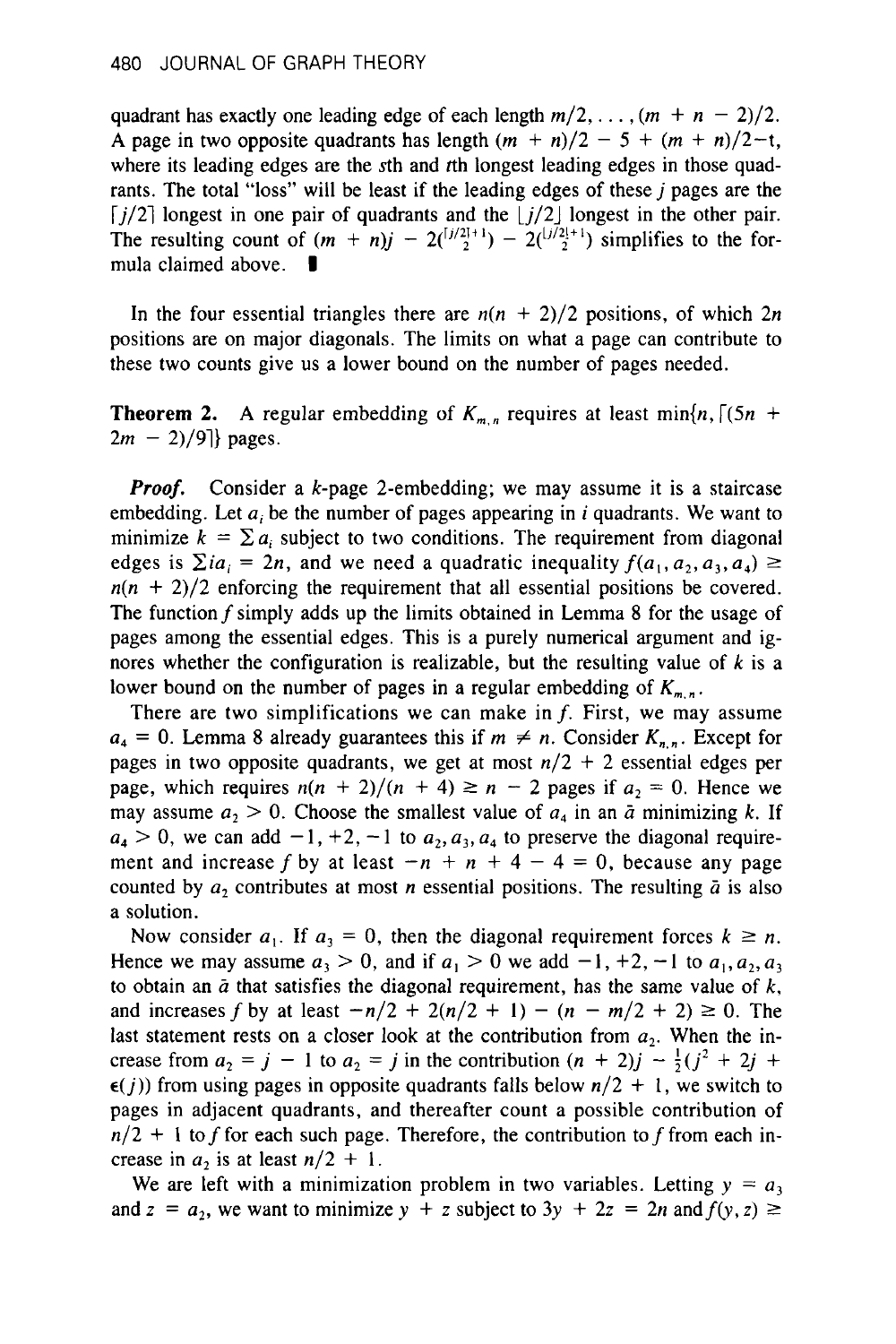$n(n + 2)/2$ . The equality constraint allows us to reduce to one variable by setting  $y = \frac{2}{3}(n - z)$ . The bound on pages is now  $(2n + z)/3$ , so we want to find the smallest value of z satisfying  $f(z) \ge n(n + 2)/2$ . We have  $f(z) =$  $(n - m/2 + 2)(2/3)(n - z) + (n + 2)z - \frac{1}{2}(z^2 + 2z + \epsilon(z))$  for  $z \le n/2$ . If  $f(z) \geq n(n + 2)/2$  somewhere in this range, we need not consider the modification needed for  $z > n/2$ . Treating  $\epsilon(z)$  as a constant, we solve the quadratic equation  $f(z) = n(n + 2)/2$ . It is helpful to set  $m = \alpha n$ and clear fractions to obtain  $3z^2 - 2[n(1 + \alpha) - 1]z + (2\alpha - 1)n^2 - 2n$  +  $3\epsilon = 0$ . The solution to this simplifies surprisingly to  $z = (n + \alpha n - 1 + \alpha)$  $3\epsilon = 0$ . The solution to this simplifies surprisingly to  $z = (n + \alpha n - 1 + \frac{1}{3}\sqrt{[n(\alpha - 2) - 1]^2 - 9\epsilon})$ . Ignoring  $\epsilon$  yields  $z = (2m - n - 2)/3$  and  $y =$  $(8n - 4m + 4)/9$ . Both y and *z* must be integers; if  $\frac{(2m - n - 2)}{3}$  is even, then  $\epsilon$  may allow z to be one smaller, but then y may be bigger. In all cases we find that the number of colors must be at least  $[(5n + 2m - 2)/9]$ . we find that the number of colors must be at least  $[(5n + 2m - 2)/9]$ . **I** 

In fact, satisfying these counting requirements is also sufficient for the existence of regular k-page staircase embeddings. To see this, we define matrices that will summarize the potential usage of pages in quadrants in a staircase embedding. Given a  $k$ -page staircase embedding, we want the *j*th entry of the *i*th row of the corresponding matrix to be the number of essential edges page *<sup>i</sup>* contributes to quadrant *j.* Lemma **8** has given us some necessary requirements for this matrix. With those in mind. we define a class of matrices.

**Definition A.**  $k$ -book for  $(m, n)$  (with  $m \ge n$ ) is a k by 4 matrix in which each column consists of  $\{1, \ldots, n/2\}$  and  $k - n/2$  O's, and each row  $\overline{x}$  satisfies the following:

- (1) If  $\bar{x}$  has four nonzero terms, they are all 1. (This is allowed only if  $m = n$ .)
- (2) If  $\bar{x}$  has three nonzero terms, then  $\sum x_j \le n \frac{m}{2} + 2$ .
- (3) If  $\bar{x}$  has  $\{x_1, x_4\}$  or  $\{x_2, x_3\}$  nonzero, then  $\sum x_j \le n/2 + 1$ .
- (4) If  $\bar{x}$  has  $\{x_1, x_2\}$  or  $\{x_3, x_4\}$  nonzero, then  $\sum x_i \le n m/2 + 1$ .

Note that there is no explicit restriction when one term or two terms with indices of the same parity are nonzero. However, the fact that each column contains each of  $\{1, \ldots, n/2\}$  exactly once constrains the total sum in rows of this type.

**Lemma 9.** There exists a k-page regular staircase embedding of  $K_{m,n}$  if and only if there exists a  $k$ -book for  $(m, n)$ .

*Proof.* Necessity was mostly shown in Lemma 8. Given a k-page regular staircase embedding, form a k by **4** matrix by recording in row *i* the number of essential edges in page *i* in each of the four quadrants, with quadrants indexed clockwise from the upper left of the grid encoding. Since a staircase embedding has for each quadrant one page contributing *i* essential edges for each  $1 \leq$  $i \leq n/2$ , the column constraint for k-books holds. As discussed in the proof of Lemma **8,** the quadrants in which page *i* appears restrict its length and thus the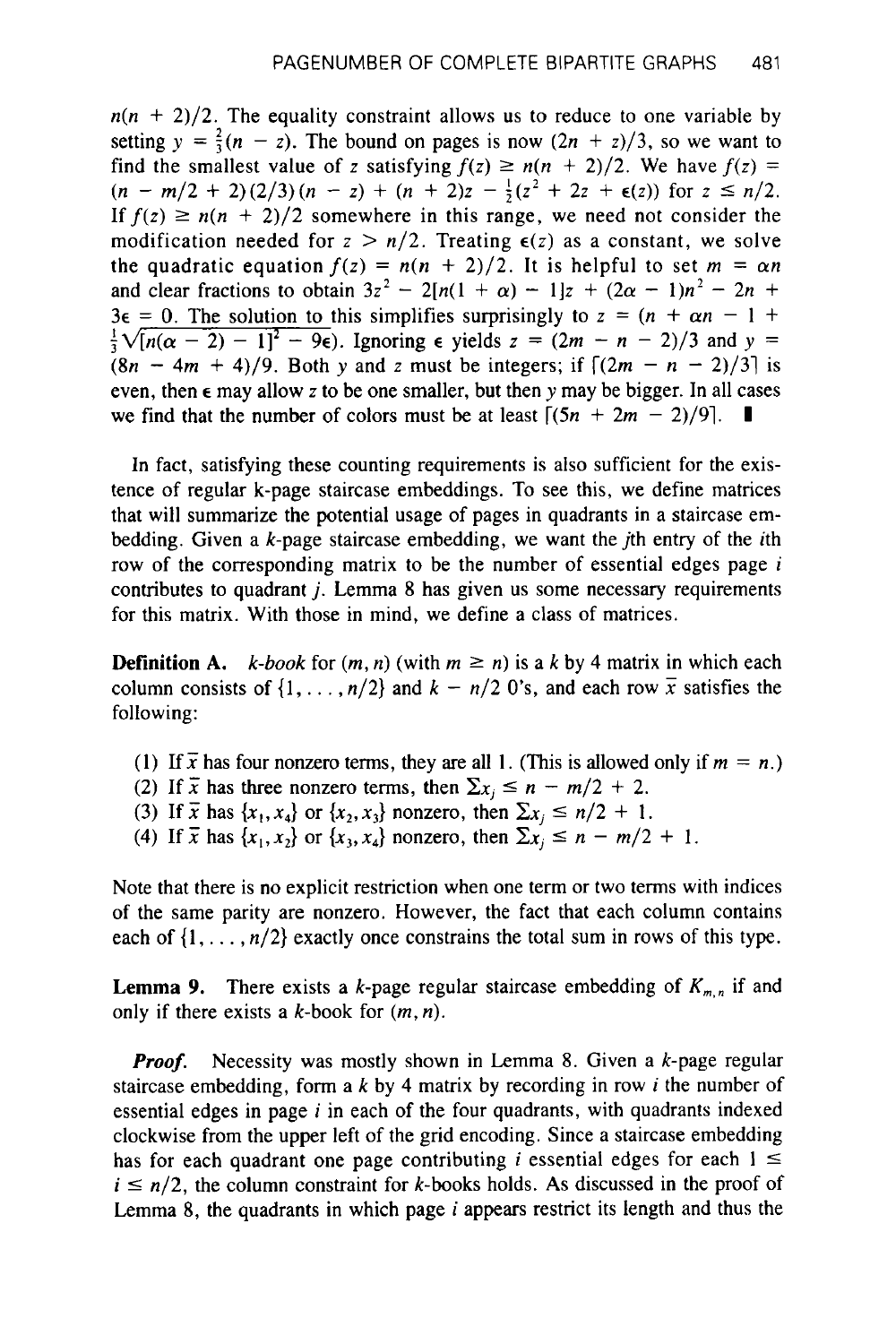number of essential edges it has in such a way that the rows of the matrix satisfy the conditions for a  $k$ -book. The distinction between the two types of adjacent quadrants arises from whether the relevant vertices omit a run of length  $n/2$  or  $m/2$  from the ordering. Note that the column conditions on the k-book enforce the global limitation on pages using opposite quadrants.

Sufficiency is not much harder. By the argument in Lemma 7, a staircase embedding is determined by the placement of the leading edges in each page. No matter where on the diagonals the leading edges are placed, the quadrant can be completed in exactly one way. Lemma 4 guarantees that the resulting assignment of edges to pages yields no crossings if and only if for each page the leading edges have no crossings. Therefore, it suffices to show that for any row  $\bar{x}$  of a k-book, there is a way to assign noncrossing edges from the specified diagonals in each quadrant; these diagonals are  $D_{x-1}$  from quadrant j if  $x_i > 0$ , otherwise no edge from quadrant *j.* 

If  $m = n$  and  $\overline{x}$  has four nonzero terms, we can choose any four noncrossing edges of length *m/2,* such as those corresponding to the lower right comer of each quadrant in the grid encoding—positions  $(n/2, n/2)$ ,  $(n/2, n)$ ,  $(n, n)$ , and  $(n, n/2)$ . If  $\bar{x}$  has two nonzero terms with indices of the same parity, there are no crossings between edges of these quadrants, and we can choose the positions arbitrarily from the specified diagonals. Similarly, the choice 'is arbitrary when  $\bar{x}$  has only one nonzero term.

For pages on three quadrants or two adjacent quadrants, we want edges of lengths  $x_i + m/2 - 1$ , for the nonzero  $x_i$ . By reflection and rotation of the circular vertex ordering, we may assume  $x_1, x_2, x_3$  are nonzero, or  $x_1, x_2$  are nonzero, or  $x_1, x_4$  are nonzero (recall we indexed the quadrants clockwise from the upper left, starting with the quadrant of edges between  $Y_1, \ldots, Y_{m/2}$  and  $X_1, \ldots, X_{n/2}$ ).

If  $x_1, x_2$  are nonzero, choose  $(m/2 - n/2 + x_1, 1)$  and  $(n/2 + 1 - x_2, n)$ . The condition  $x_1 + x_2 \le n - m/2 + 1$  is the same as  $m/2 - n/2 + 1$ The condition  $x_1 + x_2 \le n - m/2 + 1$  is the same as  $m/2 - n/2 + x_1 \le n/2 + 1 - x_2$ , so there is no crossing. If  $x_1, x_4$  are nonzero, choose The condition  $x_1 + x_2 \le n - m/2 + 1$  is the same as  $m/2 - n/2 + x_1 \le n/2 + 1 - x_2$ , so there is no crossing. If  $x_1, x_4$  are nonzero, choose  $(m/2, n/2 + 1 - x_1)$  and  $(m/2 + 1, x_4)$ . The condition  $x_1 + x_4 \le n/2 + 1$  is the same as  $n^$  $(m/2, n/2 + 1 - x_1)$  and  $(m/2 + 1, x_4)$ . The condition  $x_1 + x_4 \le n/2 + 1$  is the same as  $n/2 + 1 - x_1 \ge x_4$ , so again there is no crossing.

If  $x_1, x_2, x_3$  are nonzero, choose the grid positions  $(m/2 - n/2 + x_1, 1)$  and  $(m, n + 1 - x_1)$  from quadrants 1 and 3; these are the edges of the desired lengths that exert the least influence on quadrant *2.* The distance between the endpoints  $X_{m/2-n/2+x_1}$  and  $Y_{n+1-x_3}$  of these edges is  $n/2 - x_1 + n + 1 - x_3 - n/2$ , which is at least  $m/2 - 1 + x_2$  because  $\sum_{x_i} \le n - m/2 + 2$ . Hence there is room for an edge of length  $m/2 - 1 + x_2$  in quadrant 2. We can choose any room for an edge of length  $m/2 - 1 + x_2$  in quadrant 2. We can choose any positions from  $D_{x_2-1}$  lying on a lattice path from HOME to  $(m/2 - n/2 +$  $x_1, n + 1 - x_3$  in quadrant 2. **l**at<br>∎

For regular embeddings, we have reduced the question of finding k-page embeddings to that of constructing  $k$ -books. In principle, the same analysis can be followed for any 2-bucket ordering. Again there is an optimal staircase embedding, and it suffices to specify compatible lengths for the leading edges of the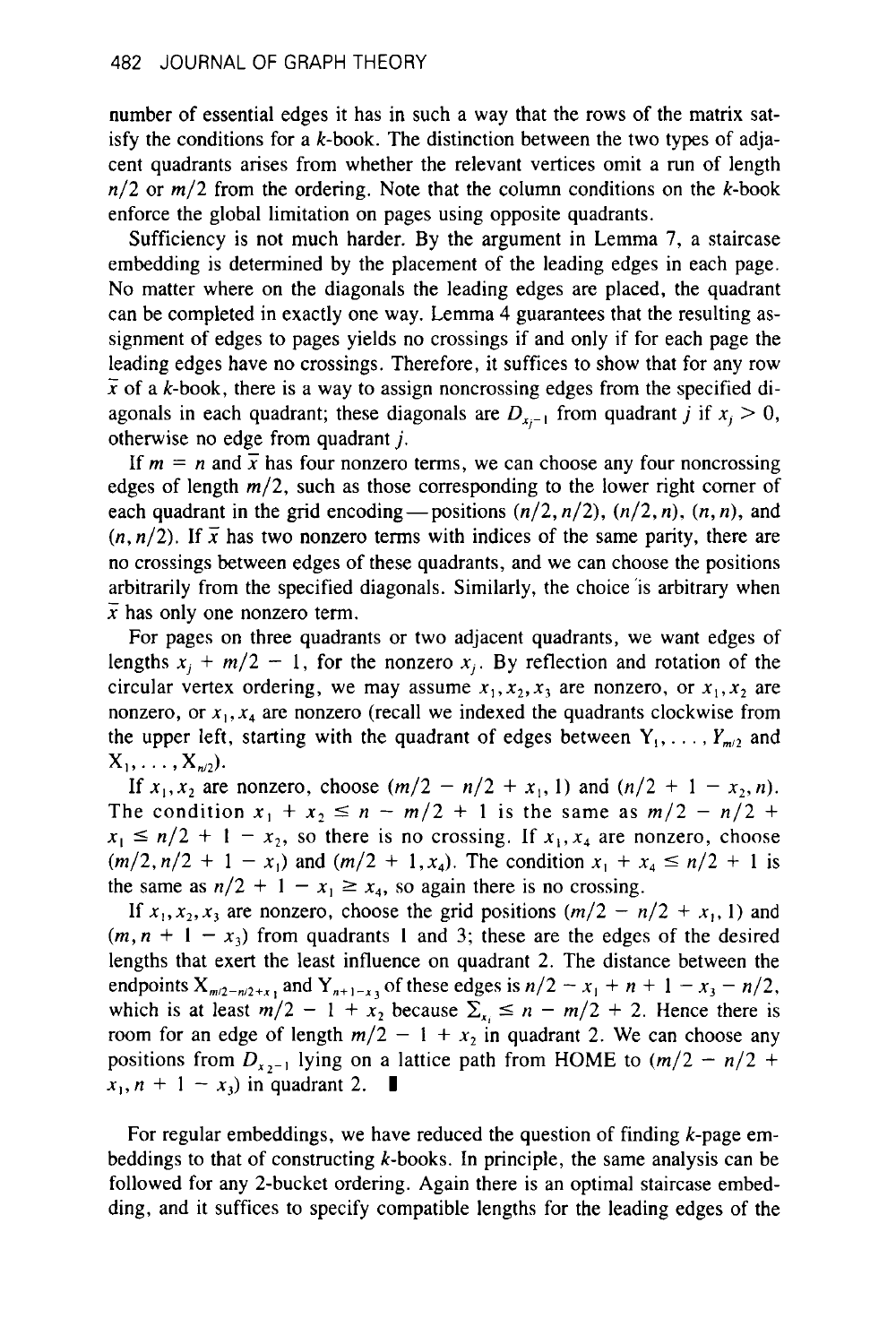pages. The difficulty is that the corresponding constraints in Lemma **8** and the definition of k-books become more difficult to keep track of. In the regular case, however, we can show that the bound of Theorem 2 for  $K_{n,n}$  can be achieved. We presume it is also achievable for  $K_{m,n}$ , but have not worked out the details of the k-book construction.

#### **Theorem 3.** The optimal regular embedding of  $K_{n,n}$  has  $\lceil (7n - 2)/9 \rceil$  pages.

*Proof.* We may assume *n* is even; Theorem 2 gives the lower bound. By Lemma 1, we need only present constructions of  $k$ -books for four of the nine even congruence classes of *n* mod 18—the places where  $\lceil (7n - 2)/9 \rceil$  =  $[7(n - 2) - 2)/9$  + 1. These are  $n \equiv 0, 4, 8, 14 \mod 18$ . Given the reductions in the proof of Theorem 2, it is not surprising that we use only pages appearing in three quadrants or in two opposite quadrants, and that we use approximately  $n/3$  pages in two opposite quadrants and  $4n/9$  pages in three quadrants. More precisely, we use values of y and *z* as indicated in Table 1, for the four important congruence classes.

With y and z chosen appropriately, Table 2 contains a single construction of a  $\lceil (7n - 2)/9 \rceil$ -book that works in each case. We use 10 types of pages. The last two types are those in two opposite quadrants, about  $z/2$  of each. There are about *y/8* (rounded in various ways) of each type of page in three quadrants. These eight types come in four pairs, Type  $j$  and Type  $j'$ . Recall that the values  $x_j$  in the row for a page are the number of essential edges it receives from the four quadrants. The pages of Type *j* have a small odd number of essential edges from the jth quadrant (numbered cyclically), and the pages of Type *j'* have a small even number of essential edges from the *j*th quadrant. Note that *y* is even in each case.

To verify this construction, we must show that the pages obey the length limits and that each column contains  $1, \ldots, n/2$  once each. The main idea for the latter is that the 3-quadrant page types, when taken in pairs  $j, j'$ , cover a consecutive segment of  $1, \ldots, n/2$ . For this to hold in quadrant j, with Type j having small odd  $x_i$  and Type j' having small even  $x_i$ , the number of Type j pages must exceed the number of Type  $j'$  by 0 or 1. We can discuss the four congruence cases at once via a notational convenience. In specifying a formula, a

**TABLE** 1. **Number** of **Pages in Staircase Embedding** for *K,,,,,* 

| n          | $7n - 2$    |          | z        |
|------------|-------------|----------|----------|
| 18p        | 14 <i>p</i> | 8p       | 6р       |
| $18p + 4$  | $14p + 3$   | $8p + 2$ | $6p + 1$ |
| $18p + 8$  | $14p + 6$   | $8p + 4$ | $6p + 2$ |
| $18p + 14$ | $14p + 11$  | $8p + 6$ | $6p + 5$ |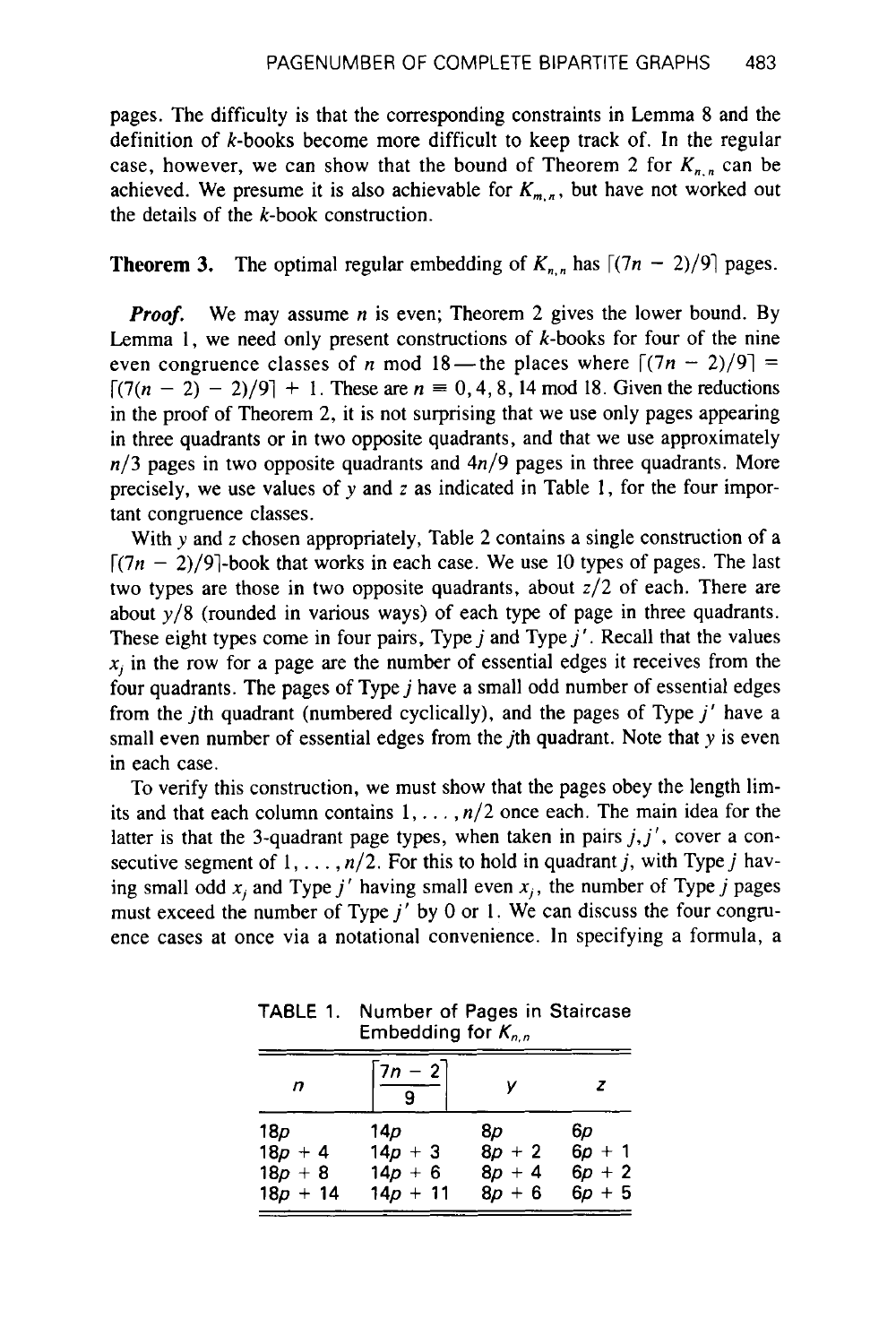|                    | TABLE 2. A $\lceil (7n-2)/9 \rceil$ -Book for $K_{n,n}$ |                                                                                                                                                 |                                                                           |                                                                                |                                                                                                                |
|--------------------|---------------------------------------------------------|-------------------------------------------------------------------------------------------------------------------------------------------------|---------------------------------------------------------------------------|--------------------------------------------------------------------------------|----------------------------------------------------------------------------------------------------------------|
|                    |                                                         |                                                                                                                                                 | Leading edge in Quadrant /                                                |                                                                                |                                                                                                                |
| Page<br>Type       | Index                                                   | $i = 1$                                                                                                                                         | $j = 2$                                                                   | ო<br>$\mathbf{H}$                                                              | 4<br>$\frac{1}{2}$                                                                                             |
|                    | $1 \le i \le [y/8]$                                     | $2i - 1$                                                                                                                                        | $\frac{1}{1}$<br>$\frac{1}{\sqrt{2}}$<br>$+$<br>$\overline{\phantom{0}+}$ | 0                                                                              | $\frac{y}{2} + 1 = i$                                                                                          |
|                    | $ 8/4  - 1/8 $<br>$1 \le i \le [y]$                     | $\ddot{\rm s}$                                                                                                                                  | $-1$ $ +$<br>$\frac{1}{2}$<br>$\frac{1}{2}$                               | 0                                                                              | $i-1$<br>$\mathbb{R}$ $\alpha$<br>$\frac{1}{\lambda  \alpha}$                                                  |
| $\sim$             | $ 4  -  y/8 $<br>$1 \le i \le  y $                      |                                                                                                                                                 | $2i - 1$                                                                  | ;<br>1<br>$\frac{1}{1}$<br>$\frac{1}{8}$<br>$\mathbb{F}$<br>$\frac{1}{2}$ ज्ञि | 0                                                                                                              |
| Ñ                  | $1 \le i \le [y/8]$                                     | $i-1$<br>$\frac{y}{2} + 1 = i$<br>$\boxed{\frac{y}{4}}$                                                                                         | $\ddot{\rm s}$                                                            | $i-1$<br>$\frac{\sum x_i}{4}$<br>$+\frac{1}{2}$                                | 0                                                                                                              |
| ω                  | $\sqrt{8}$<br>$1 \le i \le [y]$                         | 0                                                                                                                                               | $\frac{y}{2} + 1 - i$                                                     | $2i - 1$                                                                       | $\overline{1}$<br>$\ddot{}$<br>$\frac{1}{8}$<br>$+\qquad+\qquad+$<br>$\Rightarrow \alpha\> \Rightarrow \alpha$ |
| ູ<br>ຕ             | $ 8/4  - 1/8 $<br>$1 \le i \le [y]$                     | $\bullet$                                                                                                                                       | $1 - i$<br>$\frac{1}{8}$<br>$\frac{1}{\frac{1}{2}}$                       | $\ddot{\rm s}$                                                                 | $\overline{1}$<br>$\ddot{}$<br>$\frac{1}{4}$                                                                   |
| 4                  | $ 8/4  -  4/8 $<br>$1 \le i \le  y $                    | $\frac{1}{2}$<br>$\frac{1}{1}$<br>$\frac{\sum  \mathbf{\alpha} }{\mathbf{B}}$<br>$\overline{1}$<br>$\frac{2}{\frac{2}{\frac{1}{2}}\frac{1}{4}}$ | $\circ$                                                                   | $\frac{y}{2} + 1 - i$                                                          | $2i - 1$                                                                                                       |
| $\dot{\mathbf{r}}$ | $\overline{8}$<br>$1 \leq i \leq  y $                   | $-1$<br>$\frac{y}{4}$<br>$\frac{1}{2}$                                                                                                          | 0                                                                         | $\frac{1}{1}$<br>$\frac{1}{\geq 0}$<br>$+$<br>$\frac{y}{4}$                    | $\ddot{\rm s}$                                                                                                 |
| 13                 | $\overline{2}$<br>$1 \le i \le [z]$                     | $+$<br>$\frac{1}{\frac{1}{4}}$<br>$\frac{1}{\frac{1}{\lambda}+\lambda}$                                                                         |                                                                           | $\frac{1}{1}$<br>$\frac{1}{2}$ $\frac{1}{4}$<br>$+\frac{1}{2}$                 | $\circ$                                                                                                        |
| 24                 | $\overline{2}$<br>$1 \le i \le  z $                     | $\bullet$                                                                                                                                       | $\frac{y}{4} + i$<br>$+\frac{1}{2}$                                       |                                                                                | $\frac{x}{4}$<br>$+\n> \n\alpha $                                                                              |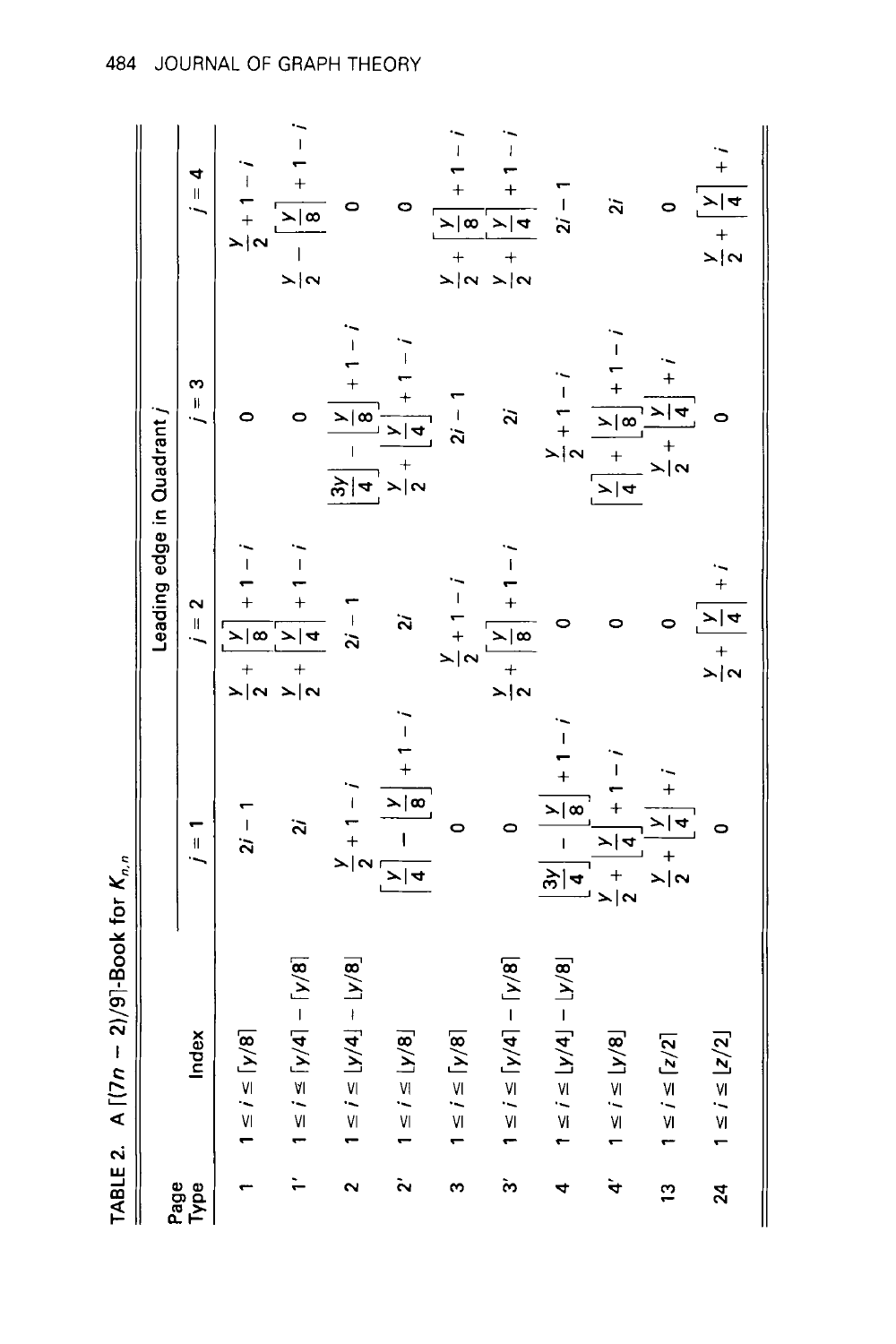string of four digits indicates the values to be used in the four cases  $n \equiv$ 0,4,8, 14 mod 18. For example, all the information in Table 1 above is encoded by writing n/2 = **9p** + 0247, y = *8p* + 0246, and *z* = *6p* + 0125. The computations we need appear in Table 3.

Comparison of entries in Table 3 shows that in each case the number of pages of Type j is the number of pages of Type *j'* plus 0 or 1, **so** combining them yields a consecutive sequence of small leading edges. In the other quadrants, they also occupy consecutive segments, as indicated in Table 4.

Examination of the columns of Table 4 shows that the column conditions hold. The fact that Types 13 and 24 with long edges take them precisely up to *n/2* follows from the last line of Table 3. Finally, consider the length condition. We must compute  $\sum x_i$  for each page in three quadrants. This is  $y + \lceil y/8 \rceil + 1$ for pages of Type 1 or 3,  $y + \lceil y/4 \rceil - \lceil y/8 \rceil + 2$  for pages of Type 1' or 3',  $y + \lfloor y/4 \rfloor - \lfloor y/8 \rfloor + 1$  for pages of Type 2 or 4, and  $y + \lfloor y/8 \rfloor + 2$  for pages of Type 2' **or** 4'. In the last column of Table 3, the computation is completed to show that each of these is at most  $n/2 + 2$ .

# **6. PAGENUMBER OF**  $K_{m,n}$  **FOR LARGE**  $m$

As mentioned earlier, Bernhart and Kainen noted that  $t(K_{m,n}) = n$  for  $m >$  $n(n - 1)$  by using the pigeonhole principle to obtain a large twist. Our construction in Theorem 1 shows that  $t(K_{2n-4,n}) \leq n-1$ ; note also that Theorem 2 shows that regular embeddings of  $K_{2n-2,n}$  require *n* pages. We conjecture that  $f(K_{2n-4,n}) = n - 1$  and  $f(K_{2n-3,n}) = n$ . Toward this we offer the following:

**Theorem 4.**  $t_2(K_{2n-3,n}) = n$ .

*Proof.* With the ordering  $Y_1, \ldots, Y_q, X_1, \ldots, X_p, Y_{q+1}, \ldots, Y_n, X_{p+1}, \ldots$  $X_m$ , we may assume  $p = n - 2$ . Otherwise we have a run of *n* X's, yielding a twist of size *n*. Lemma 6 reduces us to coloring only  $D_0$  and  $D_1$  in each quadrant, as indicated in Figure *6,* but the aim of this proof is to show we cannot do even that with  $n - 1$  colors. For ease of discussion, index the quadrants clockwise from the upper left, as usual, and let  $D_0^s$ ,  $D_1^s$  be the diagonals of interest in quadrant **s.** 

In the two bottom quadrants,  $D_0^4 \cup D_1^3$  and  $D_1^4 \cup D_0^3$  each form a twist of size  $n - 1$ . Hence all  $n - 1$  colors must appear in each, so the color in row i is the same in both twists. Let  $\alpha$  be the one color that now appears in both lower quadrants. Note that in the upper quadrants  $\alpha$  can appear only in the HOME columns. Also, no color can appear in column **1** and column *n* of the upper quadrants, because every color appears in a column less than *n* in the lower right or a column greater than 1 in the lower left.

Because  $\alpha$  can only appear in columns  $q, q + 1$  in the upper quadrants,  $\alpha$ cannot appear in  $D_1^1 \cup D_1^2$ , the diagonals next to the main diagonal there. How-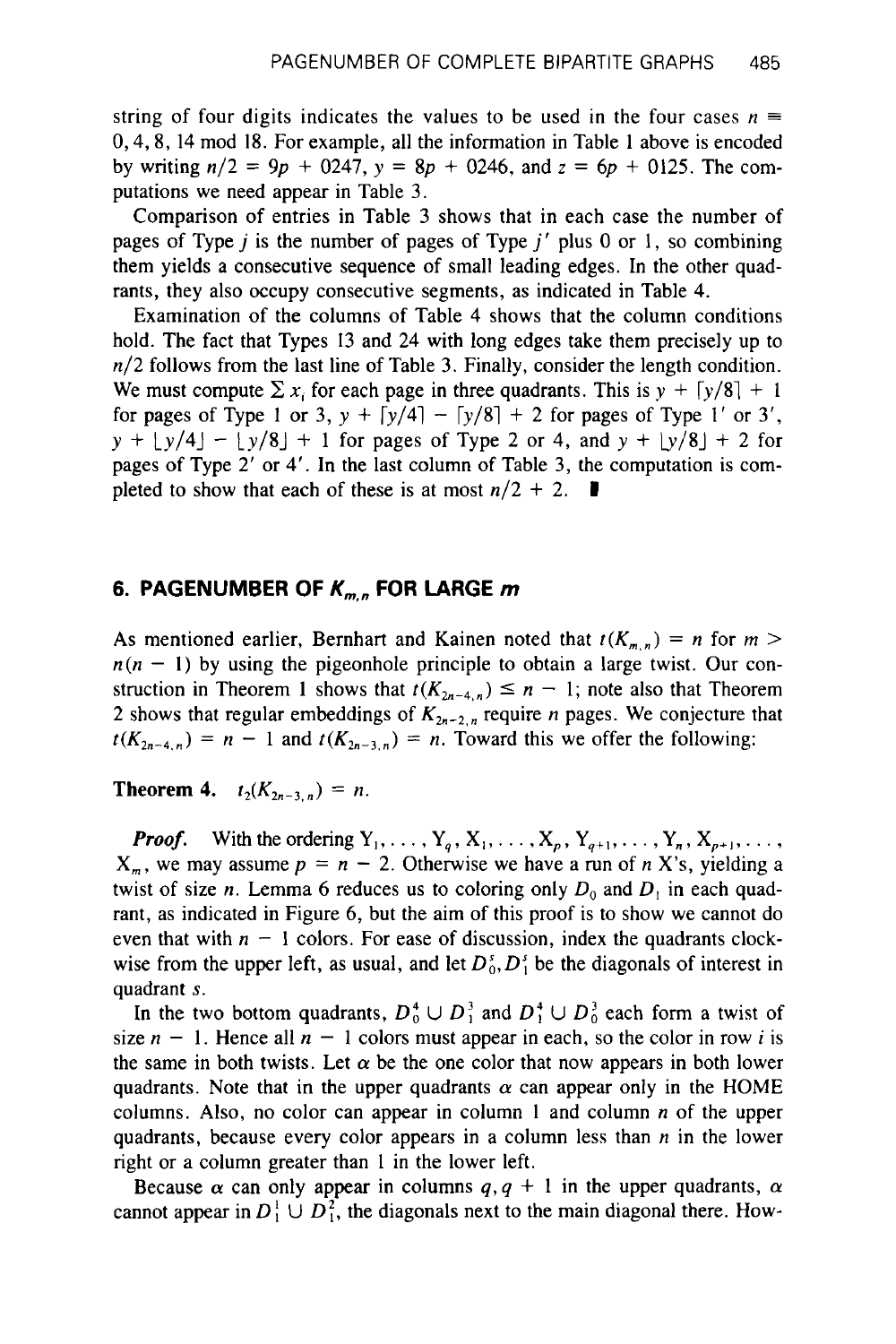| $y = 8p + 0246$                                                                                             | $z = 6p + 0125$                      | $y + [y/8] + 1 = 9p + 1468$         |
|-------------------------------------------------------------------------------------------------------------|--------------------------------------|-------------------------------------|
| $y/2 = 4p + 0123$                                                                                           | $n/2 = 9p + 0247$                    | $y + [y/4] - [y/8] + 2 = 9p + 2469$ |
| $[y/4] = 2p + 0112$                                                                                         | $[y/4] = 2p + 0011$                  | $y + [y/4] - [y/8] + 1 = 9p + 1368$ |
| $[y/8] = p + 011$                                                                                           | $d = [8/A]$                          | $y + 2 = 9p + 2468$                 |
| $\begin{bmatrix} 7/4 \\ -18/4 \\ -64 \end{bmatrix}$ = $\begin{bmatrix} 8/7 \\ -18/4 \\ -18/4 \end{bmatrix}$ | $\Gamma_{\rm{D}}(A) - [8/4] - [6/4]$ |                                     |
| $ z/2  = 3p + 0012$                                                                                         | $ z/2  = 3p + 0113$                  |                                     |
| $[y/4] + [z/2] = 5p + 0124$                                                                                 | $y/4$ + $ z/2 $ = 5p + 0124          |                                     |
| $y/2 + [y/4] + [z/2] = 9p + 0247$                                                                           | $y/2 + [y/4] + [z/2] = 9p + 0247$    |                                     |
|                                                                                                             |                                      |                                     |

Functions of y and z in Various Congruence Classes TABLE 3.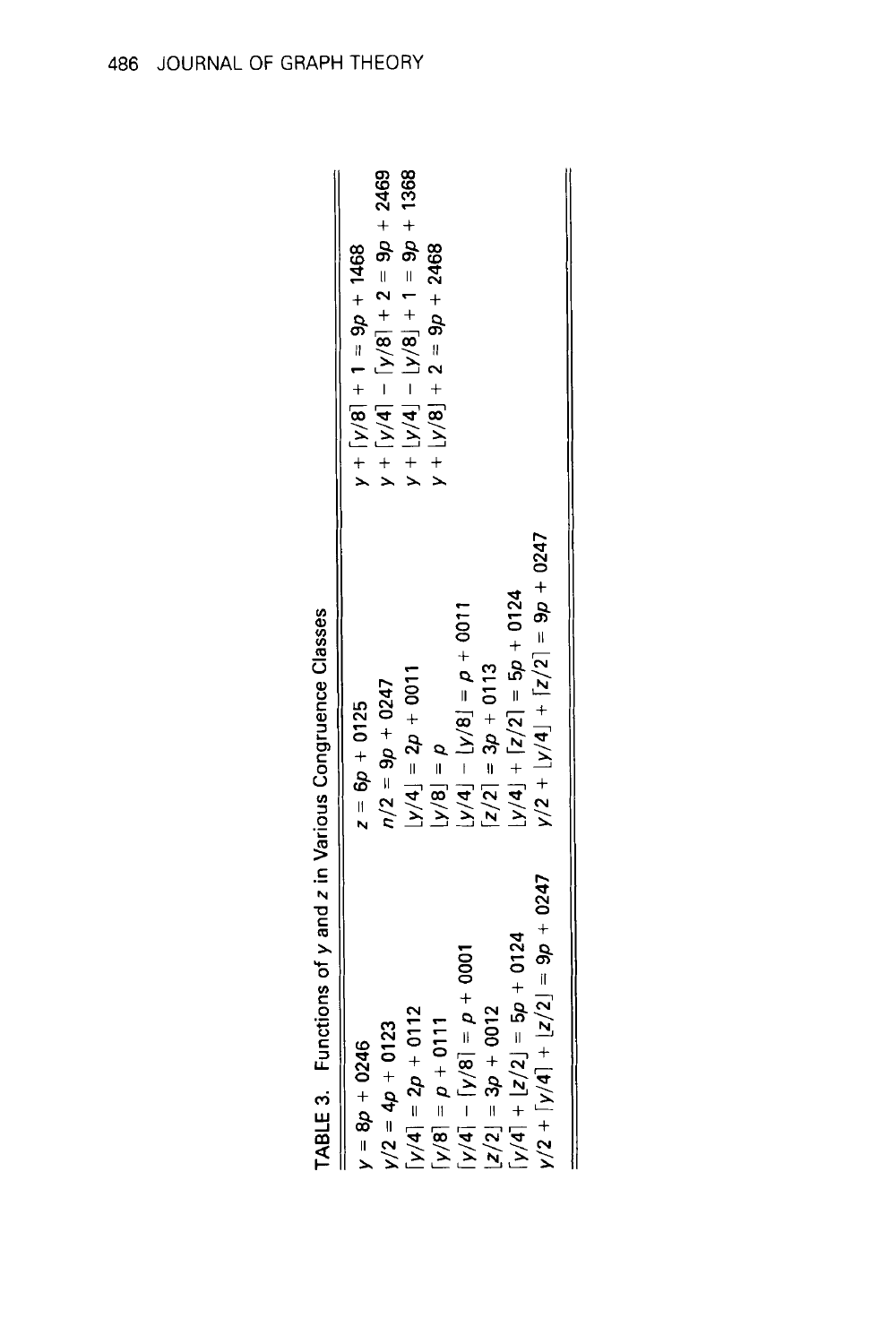|                 |                     | TABLE 4. Sequences of Leading Edges in Combined Types                      |                                                                            |                                                                                                                                                                                                            |                                                                                                                 |
|-----------------|---------------------|----------------------------------------------------------------------------|----------------------------------------------------------------------------|------------------------------------------------------------------------------------------------------------------------------------------------------------------------------------------------------------|-----------------------------------------------------------------------------------------------------------------|
| Types           | ġ                   |                                                                            | Range of Leading Edges in Quadrant /                                       |                                                                                                                                                                                                            |                                                                                                                 |
| 1 U 1'          | $\lceil y/4 \rceil$ | $\begin{array}{c} 1 \\ \hline 4 \end{array}$                               | $\frac{y}{2} + 1 \leftrightarrow \frac{y}{4}$                              |                                                                                                                                                                                                            | $\frac{y}{4} + 1 \leftrightarrow \frac{y}{2}$                                                                   |
| $2 \cup 2'$     | [y/4]               | $\frac{y}{4} + 1 \leftrightarrow \frac{y}{2}$                              | $\frac{1}{4}$                                                              | $\frac{y}{2} + 1 \leftrightarrow \boxed{\frac{y}{4}}$                                                                                                                                                      |                                                                                                                 |
| $3 \cup 3'$     | $\lceil y/4 \rceil$ |                                                                            | $\left[\frac{y}{4}\right] + 1 \leftrightarrow \frac{y}{2}$                 | $\begin{array}{c c c}\n1 & \rightarrow & \rightarrow & \rightarrow \\ \hline\n\downarrow & \downarrow & \downarrow & \downarrow \\ \hline\n\downarrow & \downarrow & \downarrow & \downarrow\n\end{array}$ | $\frac{y}{2} + 1 \leftrightarrow \boxed{\frac{y}{4}}$                                                           |
| $4 \cup 4'$     | y/4                 | $\frac{y}{2} + 1 \leftrightarrow \frac{y}{4}$                              |                                                                            | $\frac{y}{4} + 1 \leftrightarrow \frac{y}{2}$                                                                                                                                                              | $\begin{array}{c c}\n\hline\n\downarrow\downarrow\downarrow\downarrow\downarrow\downarrow\downarrow\end{array}$ |
| $\frac{1}{2}$   | $\lceil z/2 \rceil$ | $\frac{y}{2} + \left  \frac{y}{4} \right  + 1 \leftrightarrow \frac{n}{2}$ | $\overline{1}$                                                             | $\frac{y}{2} + \left  \frac{y}{4} \right  + 1 \leftrightarrow \frac{n}{2}$                                                                                                                                 |                                                                                                                 |
| $\overline{24}$ | $\lceil z/2 \rceil$ |                                                                            | $\frac{y}{2} + \left  \frac{y}{4} \right  + 1 \leftrightarrow \frac{n}{2}$ |                                                                                                                                                                                                            | $\frac{y}{2} + \left[\frac{y}{4}\right] + 1 \leftrightarrow \frac{n}{2}$                                        |
|                 |                     |                                                                            |                                                                            |                                                                                                                                                                                                            |                                                                                                                 |

 $\ddot{r}$ Č ū ÷  $\frac{1}{2}$ **C**  $\mathbf{I}$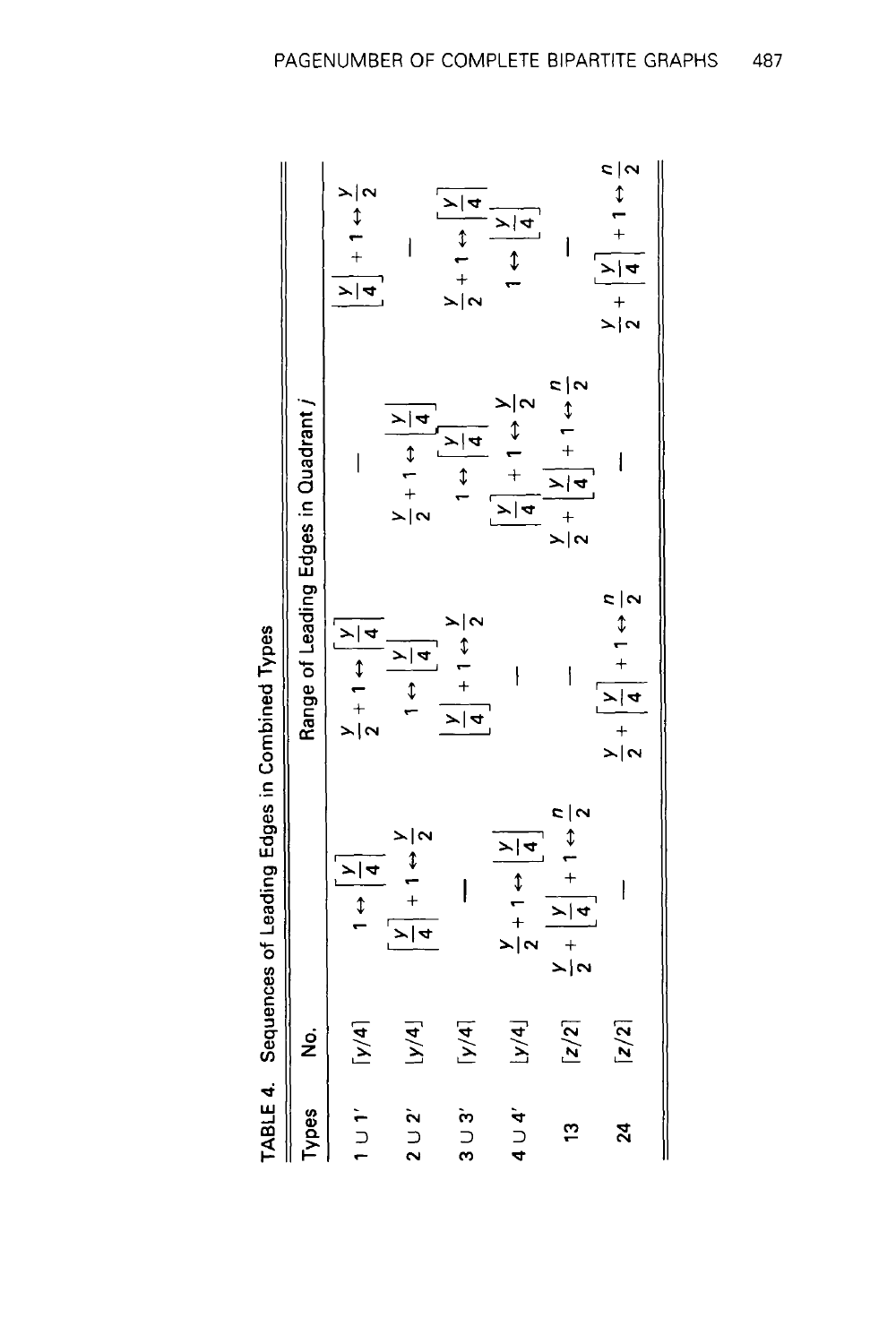

FIGURE 6. Problematic edges for *K2n-3,n* 

ever,  $D_1^1 \cup D_1^2$  is a twist of size  $n-2$ , so it receives the  $n-2$  other colors. Let  $\beta$ ,  $\gamma$  be the colors on  $D_1^1$  in column 1 and  $D_1^2$  in column *n*. (If  $q = 1$ , then  $D_1^1$  is empty and we can set  $\beta = \alpha$ ; similarly, if  $q = n - 1$ , then  $D_1^2$  is empty and we set  $\gamma = \alpha$ .)

Now consider the colors available for  $D_0^1$  in column 1 and  $D_0^2$  in column *n*. By considering the twist  $D_1^1 \cup D_1^2$ , the only colors that can be used are  $\beta$ ,  $\gamma$ . Since no color appears in column 1 and column *n*, we must put  $\beta$  on column 1 in  $D_0^1$  and  $\gamma$  on column n in  $D_0^2$ . Looking at successively increasing columns in  $D_0^1$  and decreasing columns in  $D_0^2$ , the only color available is the color in the same column of  $D_1^1 \cup D_1^2$ . Reaching the HOME columns, this leaves only  $\alpha$ available to color both  $(1, q + 1)$  and  $(n - 2, q)$ , but it cannot color both.  $\blacksquare$ 

#### **ACKNOWLEDGMENT**

This research was supported by the MITRE-Sponsored Research Program (D.J.M.), by ONR Grant NOOO14-85K0570 and a grant from the University of